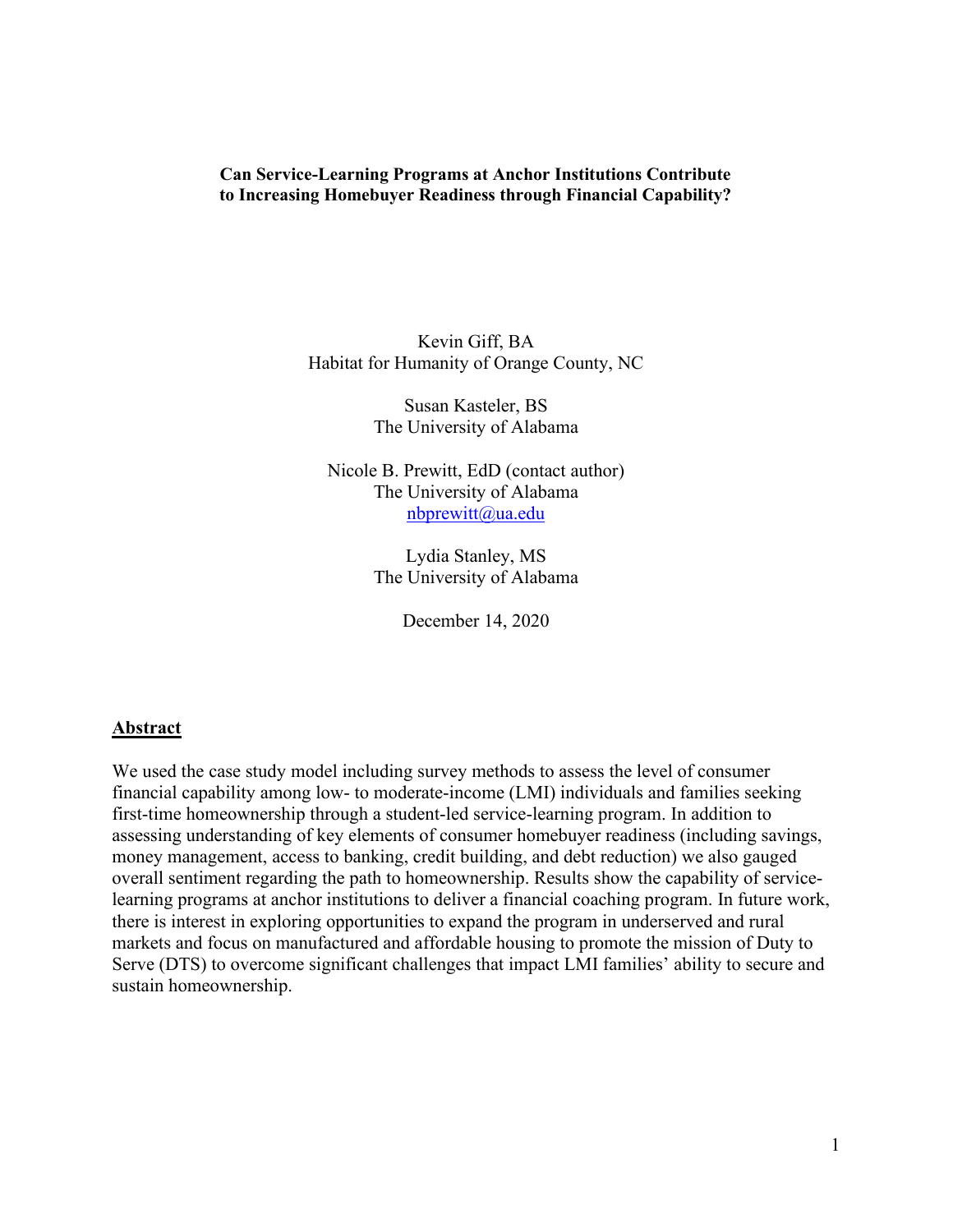# **Introduction**

First-time homeownership remains inaccessible for many Americans, particularly for those from low- to moderate-income households (LMI) (U.S Department of Housing and Urban Development (HUD), 2020). Homeownership is a pathway to building wealth, developing thriving neighborhoods, and creating sustainable communities. Potential impediments that individuals face include stagnant wages, low savings, and high living expenses combined with limited access to the mainstream financial system. Additionally, many individuals have limited awareness of community programs that aim to build financial literacy for first-time homebuyers. When individuals seek support there are some organizations with restricted funds and/or misaligned resources. These elements create an environment where LMI individuals and families are less likely to benefit from social and economic opportunities. The disconnect between financial capability and homebuyer readiness outlines the need for anchor institutions to partner with their community to create a sustainable program that educates individuals of the steps to homeownership so this dream can become a reality for all who desire it.

Owning a home is the primary vehicle for building long-term wealth. Homeownership contributes to improved health, child development, educational attainment, employment opportunities, greater community stability, and higher life satisfaction (Herbert & Belsky, 2008; Kane, 1994; Pollack, Griffin, & Lynch, 2010; Rohe & Lindbald, 2013; Shanks, 2007). Despite the importance of homeownership for long-term economic freedom, homeownership rates are at historic lows, particularly among LMI households and households of color. For example, in Alabama white homeownership surpasses homeownership by individuals of color by 150 percent (Prosperity Now, 2017). Similarly, the homeownership rate for households with very low incomes is more than forty percent lower than the rate for high-income households (U.S.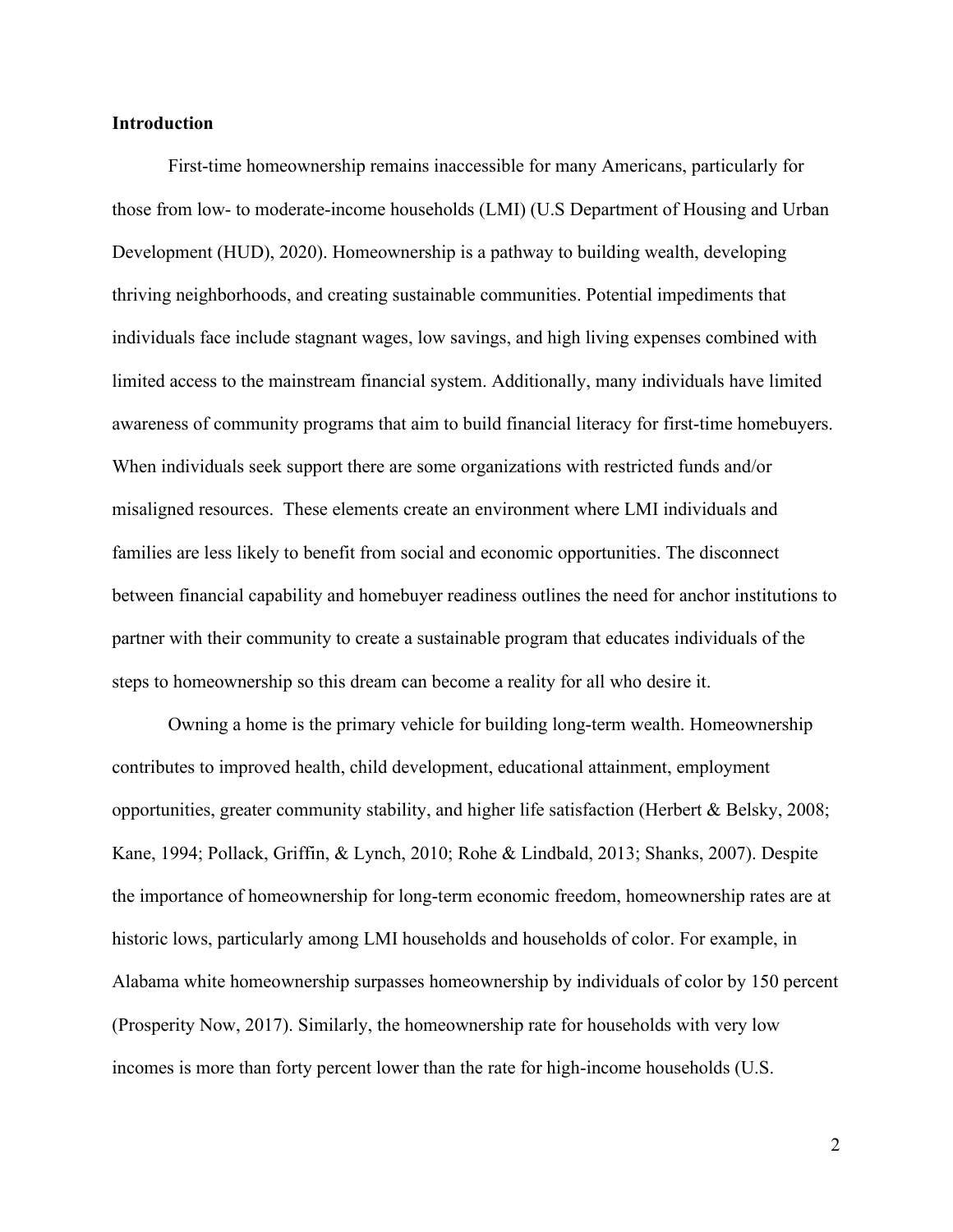Department of Housing and Urban Development (HUD), 2012).

Although the economy and housing market are improving nationwide, Alabama lags behind the rest of the country in homeownership. Alabama is the fifth poorest state in the United States, with 16.8 percent of the state living below the federal poverty line (noticeably higher than the national average of 13.1 percent). This equates to nearly 800,000 Alabamians living in poverty (Alabama Possible, 2020). Looking beyond monthly paychecks and observing what a family owns is even more startling. One in five Alabamians live in asset poverty, "meaning they do not have enough resources (i.e., net worth) to subsist at the federal poverty level for three months if their income were interrupted." (Prosperity Now, 2020). These staggering disparities depict the obstacles that inhibit economic mobility for many Alabamians.

To better understand these issues, The University of Alabama (UA), an anchor institution (Dubb, McKinley and Howard, 2013) driven by its public service mission, developed HomeFirst, a service-learning program and training curriculum that provides financial coaching, individualized support, and program referrals to low- to moderate-income individuals and families seeking first-time homeownership. The HomeFirst program seeks to convene Alabama residents, undergraduate college students, and community partners across the state to ensure every resident of Alabama has a decent, safe, and affordable place to call home. The primary objectives include: 1) executing effective best practices to reduce barriers that prevent low- to moderate-income individuals and families from building assets and attaining homeownership, 2) utilizing a primarily undergraduate student volunteer base to deliver financial coaching services, and 3) promoting collaboration and effective resource building by coordination among nonprofits, local government entities, and The University of Alabama.

HomeFirst supports each participant's path toward homeownership by focusing on core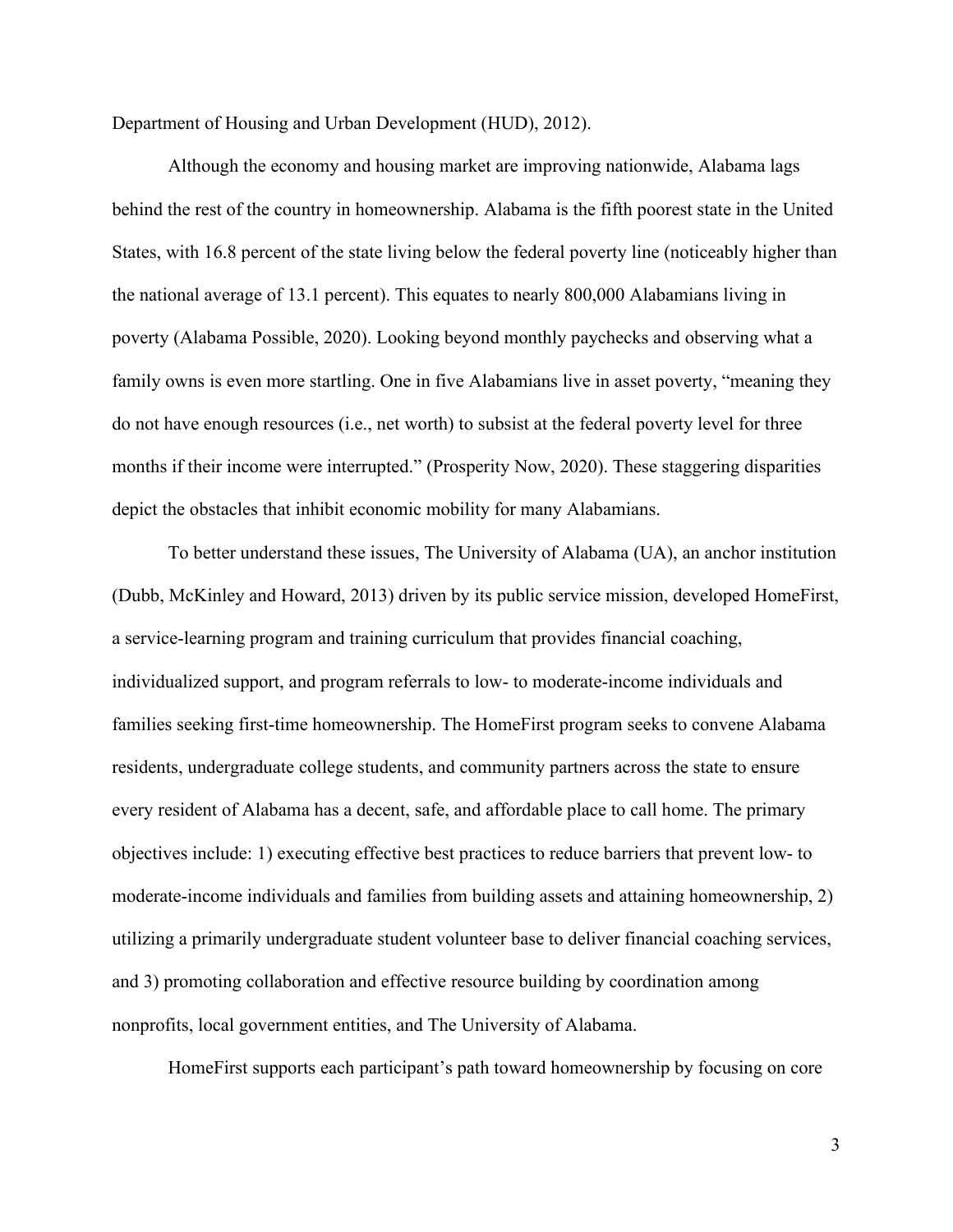areas related to homebuyer readiness through financial capability, including savings, money management, access to banking, credit building, and debt reduction. HomeFirst uses a participant-driven process in which participants work through modules to improve their financial capability by focusing on specific, personalized goals. Student coaches do not offer financial advice on their participant's financial issues, but rather they serve as module guides and provide tools, resources, and motivation to participants as they work toward their goals. The modules provide the roadmap for each participant's path toward homeownership, with each module being structured to provide a brief overview of important financial topics while allowing the participant to apply the skills to their own lives through a short activity and action plan. Modules also provide information on available resources or referrals. Information presented in modules is adapted from the *Consumer Financial Protection Bureau's Your Money Your Goals* and *FDIC's MoneySmart* curriculum.

We used the case-study model, including survey methods, to assess the level of consumer financial capability among low- to moderate-income individuals and families seeking first-time homeownership through this student-led service-learning program. In addition to assessing understanding of key elements of consumer homebuyer readiness through financial capability (including savings, money management, access to banking, credit building, and debt reduction) we also gauged overall sentiment regarding the path to homeownership.

Results show anchor institutions, place-based entities such as universities and hospitals that are tied to their surroundings by a mission, invested capital, or relationships to customers, employees, and vendors (Dubb, McKinley and Howard, 2013), can deliver service-learning programs such as a financial coaching program with the potential to expand into underserved markets as designated by Duty to Serve (DTS), a housing initiative designed to tackle three of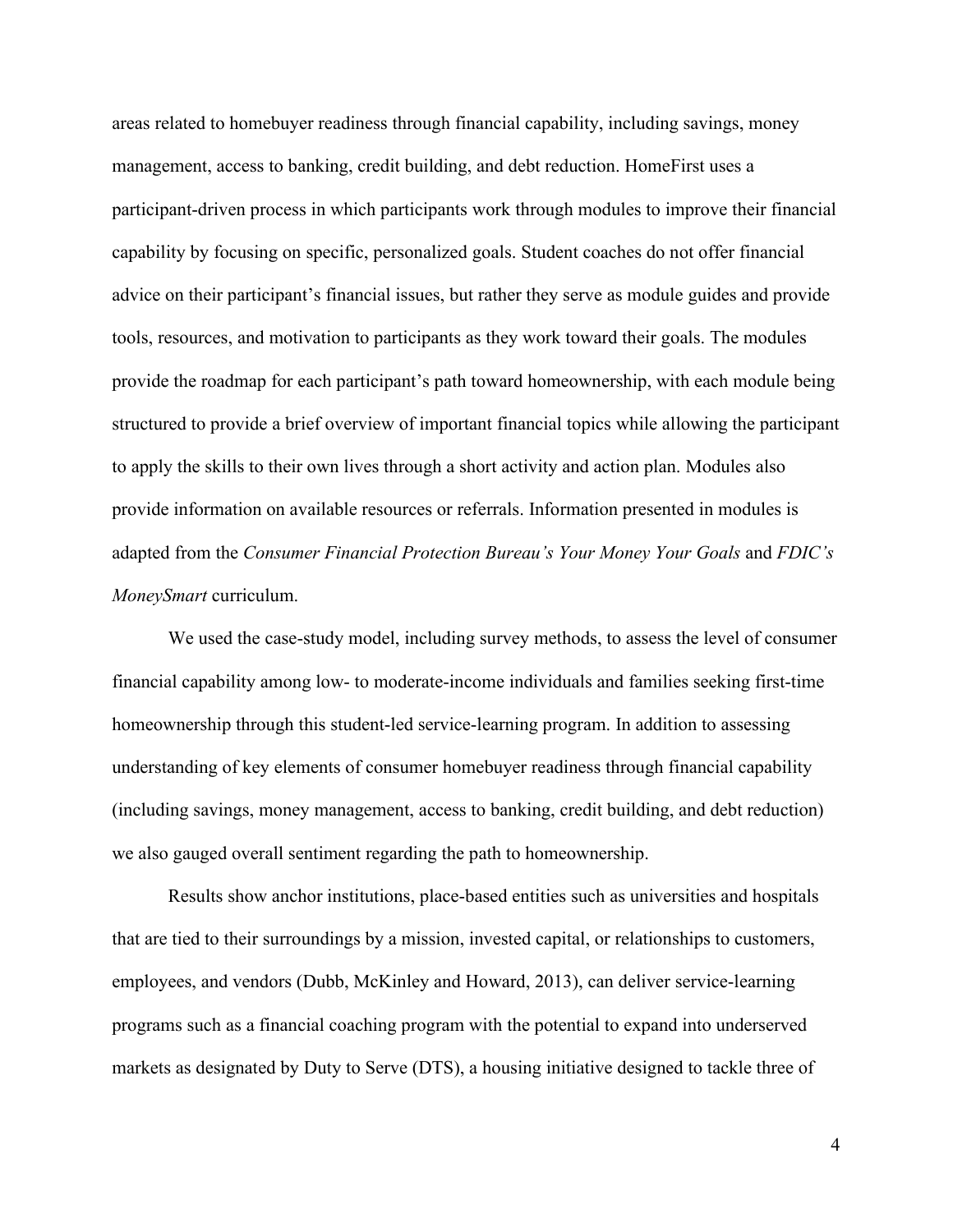the country's toughest markets, which include manufactured housing, rural housing, and the preservation of affordable housing (Federal Housing Finance Agency, 2020). The paper is organized as follows: Section 2 presents the literature, both on financial capability and homebuyer readiness, broadly, and on service-learning and anchor institutions, specifically. Section 3 describes the survey process and resulting data. Section 4 presents the results. Section 5 concludes the key findings and avenues for further research.

# **Literature Review**

To our knowledge, no service-learning program has involved consumers' financial capability and homebuyer readiness; therefore, we first want to establish some baseline knowledge from the larger body of work on financial capability and homebuyer readiness.

# *Financial Capability*

There is abundant research on the relationship between financial capability and homebuyer readiness. Financial capability is broadly defined as the ability and opportunity for households to achieve financial well-being (Sherraden, 2013; Xiao et. al, 2016). According to Sherraden's financial capability framework, financial capability consists of both internal capabilities, such as financial knowledge, skills, and behaviors, and external conditions, such as access and inclusion in the financial market. Individuals must possess financial knowledge, skills, and behaviors to make informed decisions for their best interests. Individuals must also live in an inclusive financial market where they have access to safe financial products and services and where consumer protection policies exist. Together, internal capabilities and external conditions enable financial capability (Sherraden, 2013).

Financial capability moves beyond traditional financial literacy approaches, which solely emphasize changes in internal capabilities by acknowledging the external socioeconomic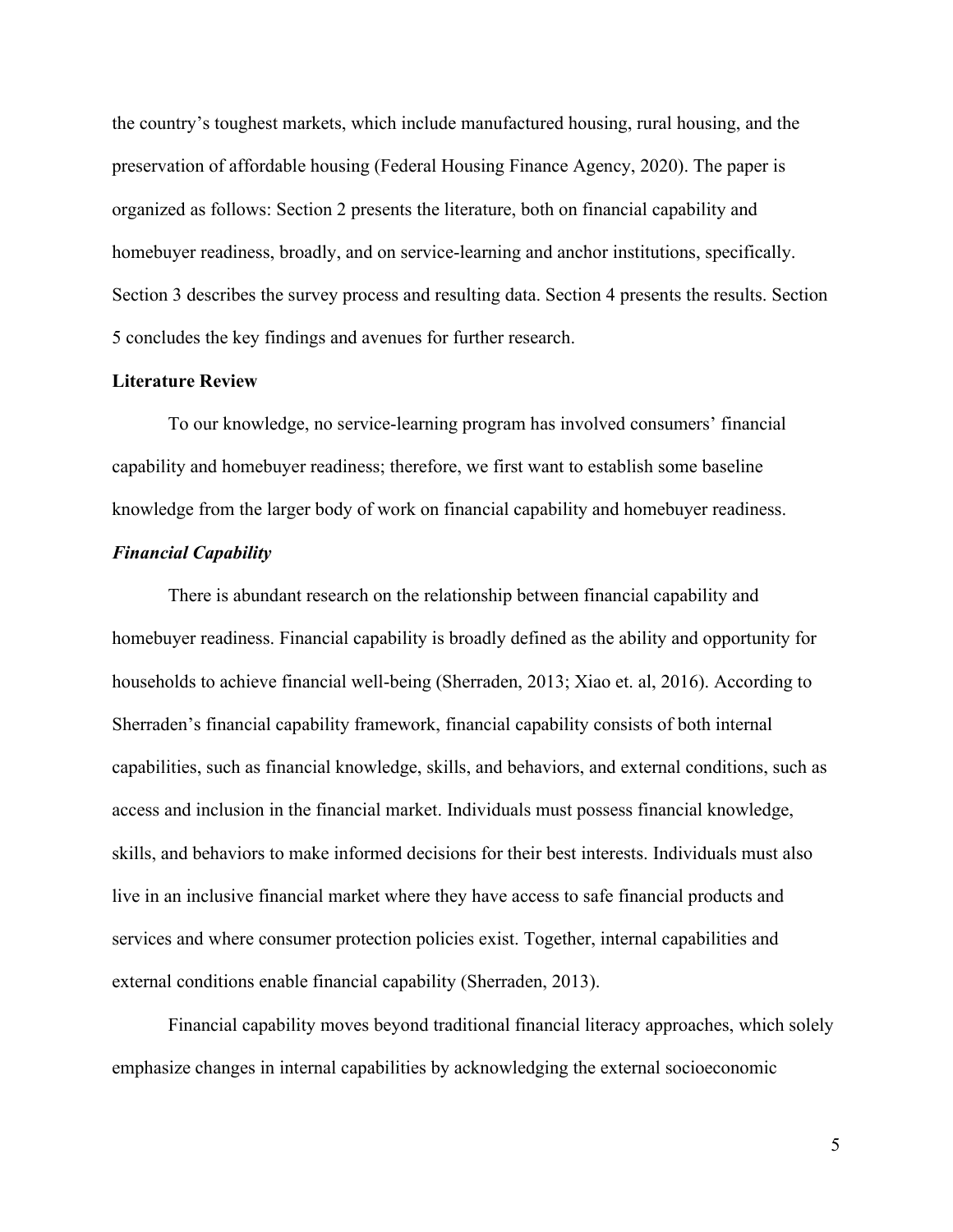conditions that impact an individual's financial opportunity to achieve financial well-being (Sherraden et al., 2015; Xiao et al., 2016). The financial capability approach recognizes the relationship between individuals and systems. Due to these factors, individuals have varying levels of financial capability. Research indicates households with lower financial capability are more likely to live in unstable housing, lack personal savings, or achieve their financial goals. (Sherraden et al., 2015).

The goal of financial capability programs is to improve financial well-being among individuals and households (CFPB, 2015; Sherraden 2013; Xiao et al., 2016). Due to the limited ability or reach for individual programs to significantly impact the external conditions, many approaches focus primarily on improving internal capabilities. Numerous studies show a positive correlation between changing internal capabilities and overall financial capability (Mottola et al., 2017; Rothwell et al., 2016; Xiao et al., 2016). Findings suggest that approaches aimed at increasing financial knowledge skills bolster an individual's financial capability. Furthermore, Rothwell et al. (2016) discovered supporting internal capabilities requires an understanding of how they are each interrelated, and specifically improving financial self-efficacy is key to fostering the relationship between financial knowledge and positive saving behaviors. With this in mind, all financial capability approaches acknowledge and actively work to advocate for external conditions that improve financial capability (Sherraden 2013; Rothwell et al., 2016; Xiao et al., 2016).

Financial capability is essential to the homebuyer readiness of households. Financial knowledge, skills, and behaviors are positively correlated with the conditions necessary for obtaining homeownership, including money and debt management, savings patterns, and creditworthiness (Grinstead et al., 2011; Sherraden et al., 2015; Asset Funders Networks, 2011).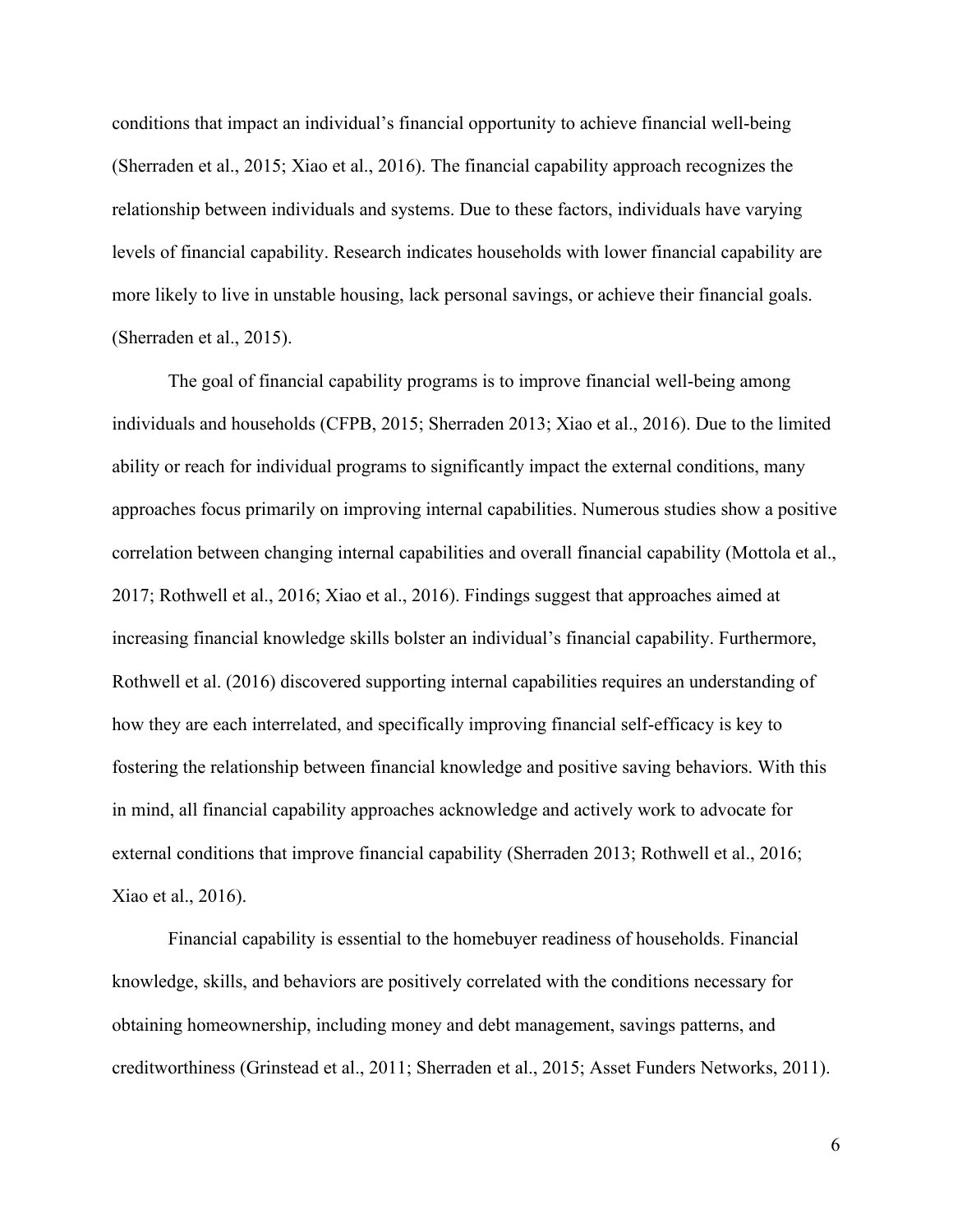Furthermore, access to safe and sound mortgage products and first-time homebuyer supports provide an opportunity for LMI households to attain homeownership. (Olsen, n.d.; Myhre & Watson, 2017).

Increasing sustainable homeownership among LMI individuals and families by increasing the pool of potential homebuyers who are ready to purchase a home is the goal of many homebuyer education programs. For many LMI individuals, being ready to purchase a home includes access to information about the home purchase process, access to resources, and financial literacy sufficient to make informed decisions about homeownership. The term we have chosen for this is homebuyer readiness.

#### *Homebuyer Readiness Among Low- to Moderate-income (LMI) Individuals and Families*

So, why does homebuyer readiness matter? Moulton et al. (2013), compared the selfassessments of participants in the Ohio Housing Finance Agency's first-time homebuyer program to their administrative data (credit reports and mortgage loan applications). They found that 31.5% of homebuyers underestimated the amount of their non-mortgage debt by at least \$5,000 and 11.5% overestimated their debt by at least \$2,000. In their findings, homebuyers who underestimated their non-mortgage debt incurred larger mortgage debt and had higher front-end ratios.

Homebuyers who misestimated their non-mortgage debt were also more likely to take up an offer of financial coaching. In a study of data from the National Financial Capability Study and a large mortgage dataset, An et al. (2015) found that borrowers with lower financial literacy scores were more likely to accept riskier loans, pay higher interest rates, and default more often than those with higher scores. An et al. (2015) stated that "our lower bound estimate suggests we would see at least \$460 million in reduced annual payments from converting low literacy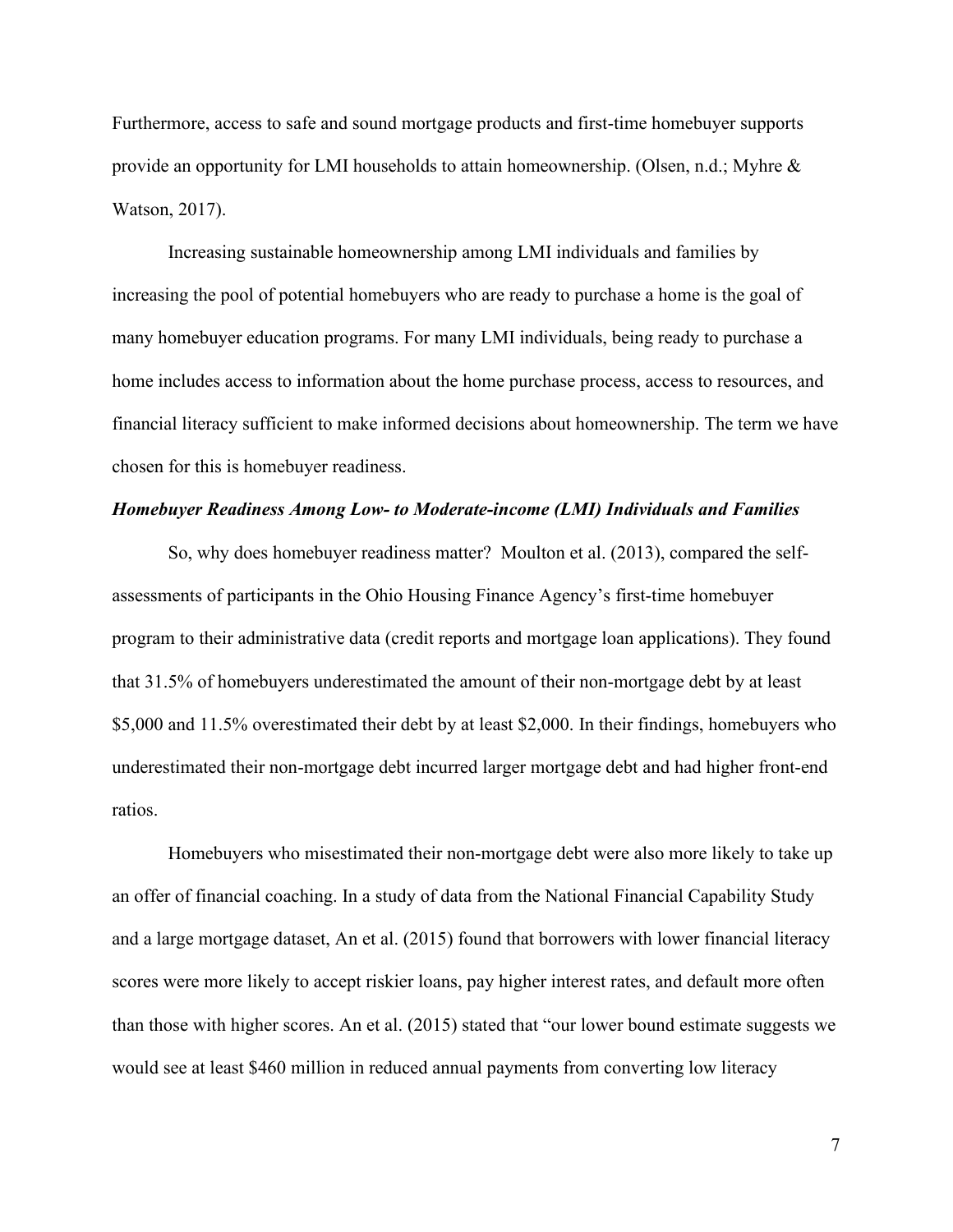borrowers in California into high literacy borrowers." (p. 26).

Many homebuyer education programs focus on long-term outcomes for those receiving homebuyer education services. Brown (2016) reviewed data from the Tennessee Development Housing Agency's down payment assistance program, which began in 2002. Homebuyer education services were not available during the first six months. This made for a natural comparison to homebuyers who received services during the following six months. Data from the seven-year study period found that those who received homebuyer education services were 42% less likely to have experienced foreclosure as a terminal outcome at the end of the study period. One reason for the lower foreclosure rate could be that homebuyers who receive homebuyer education services are more likely to contact a lender if they will not be able to make a mortgage payment (DeMarco et al., 2016). In a study of data from HUD's First-time Homebuyer Education and Counseling Demonstration, DeMarco et al. (2016) stated, "[t]he treatment group's mortgage literacy, credit scores, and communication with lenders demonstrably improved, and all signal steps on the path to sustainable homeownership" (p. 31).

One way to increase the impact and use of homebuyer education services among LMI borrowers is to seek out LMI individuals and families before they begin the homebuying process. Often homebuyers don't take up offers of homebuyer education until they are already shopping for a home or have a contract to purchase a home. Moulton et al. (2019) also examined data from HUD's First-time Homebuyer Education and Counseling Demonstration. Of those offered free homebuyer education services, 55% initiated services. Services offered included in-person and remote services, as well as a general homebuyer education course and one-on-one counseling. Further analysis showed that men, those with co-borrowers, and those later in the home purchase process were less likely to initiate services. The most common factor cited by homebuyers in this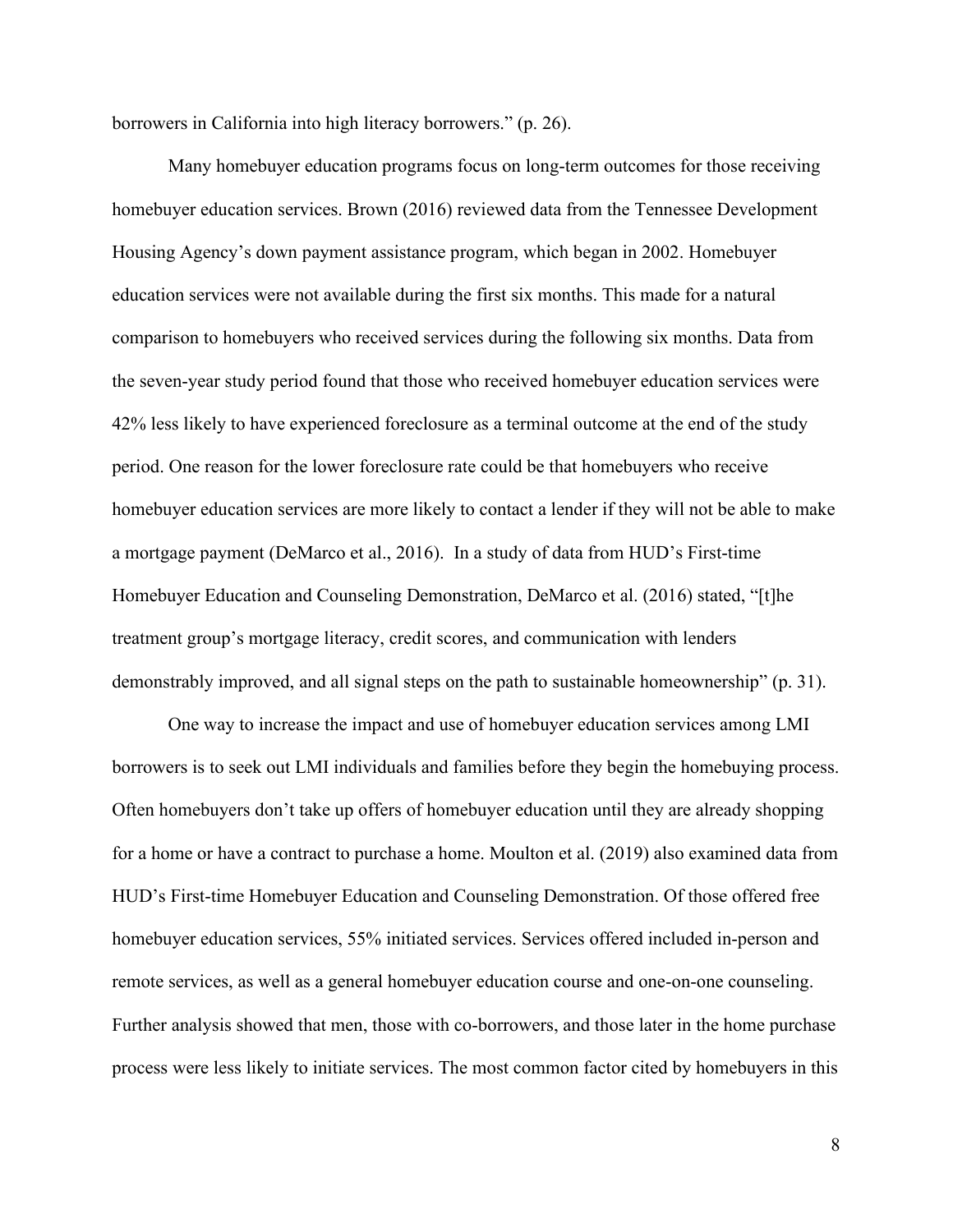study who did not initiate services was a scheduling conflict. Moulton et al. (2019) stated their findings "highlight the importance of early intervention in the home purchase process," (p. 396) and further suggested that service providers use these findings to better target their outreach to potential participants.

# *A Brief History of Service-learning Programs*

Service-learning is a pedagogy of practice found within the history of community engagement (Boyer, 2016; Yates & Accardi, 2019) that can connect academics and research (Dodd, 2017), can be evaluated (Metzger, 2012), has a positive impact on students and the institutions (Vogel & Seifer, 2011), and can broker community-campus partnerships (Levkoe & Stack-Cutler, 2018).

Through a national scan on more than 100 universities nationwide, Yates and Accardi (2019) provide a historical background of higher education's community engagement efforts. The authors segment this history into three distinct waves: civic engagement, service-learning, and anchor institutions. Beginning in the 1980s, colleges and universities started to recommit to their roles of strengthening democracy and educating students to be engaged citizens. Through the establishment of Campus Compact and other similar initiatives, colleges and universities promoted student volunteerism and civic engagement efforts across the nation.

Building on this commitment, the service-learning movement grew during the 1990s. The year 1996 was marked by Ernest Boyer (2016), former president of the Carnegie Foundation for the Advancement of Teaching, challenging the field of higher education in the United States of America to recommit itself to the scholarship of engagement. Accordingly, service-learning has its foundation in the scholarship of engagement. In his work, Boyer stated,

At one level, the scholarship of engagement means connecting the rich resources of the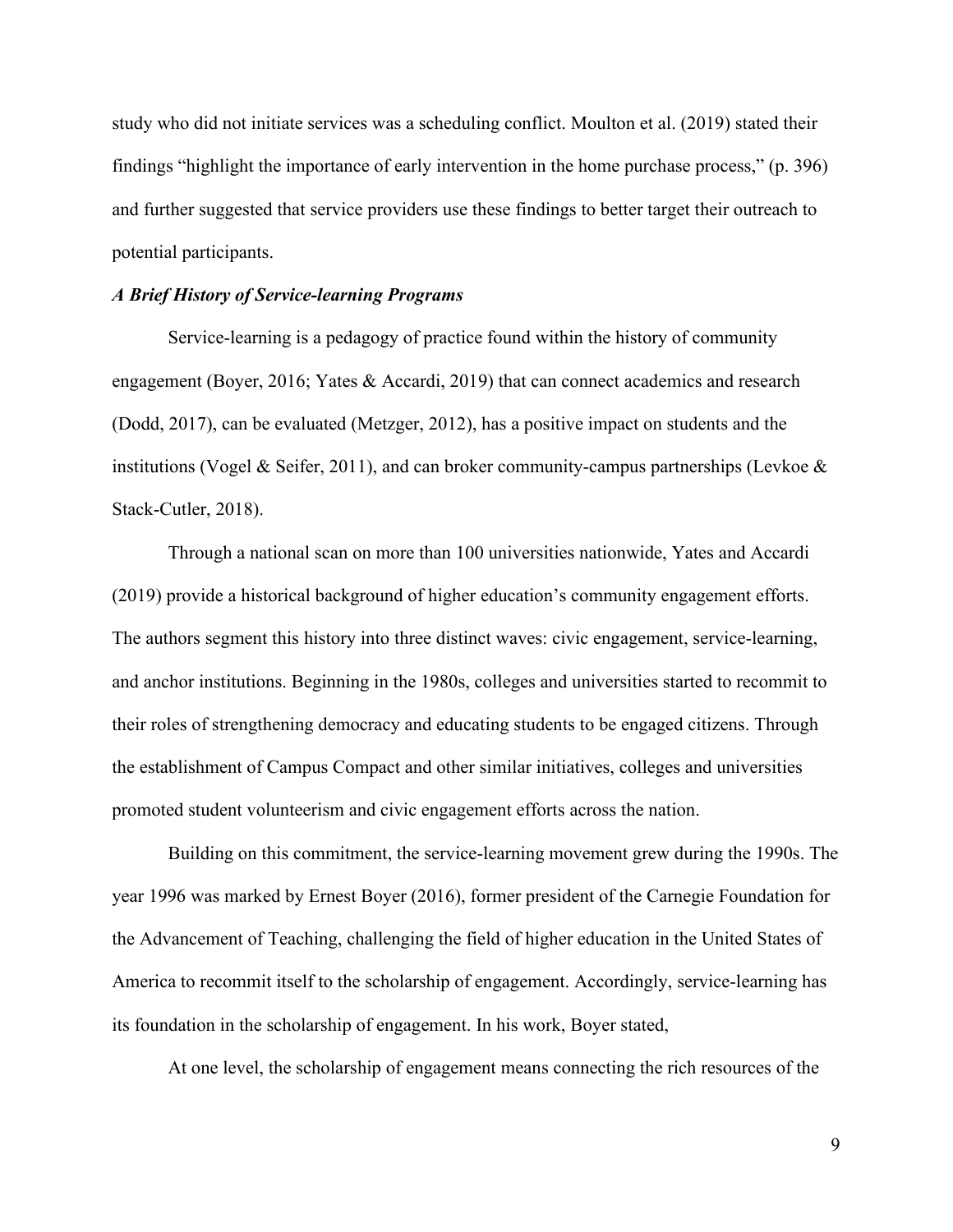university to our most pressing social, civic, and ethical problems, to our children, to our schools, to our teachers, and to our cities, just to name the ones I am personally in touch with most frequently. You could name others. Campuses would be viewed by both students and professors not as isolated islands, but as staging grounds for action. (p. 27)

Service-learning programming, embedded within the work of community engagement, connects academic coursework with community service initiatives. Dodd (2017) credibly makes the case for universities to make efforts to engage with their community, as it can provide valuable research opportunities. Dodd states "[s]ervice-learning, when done effectively, can extend beyond teaching and service to incorporate research that addresses authentic and complex social issues of relevance to the community, and, therefore, the university it serves." (p. 186). Additionally, Dodd argues research and community engagement are interconnected. To offer benefits, universities must first research what exactly the community wants from them. In this article, Dodd points out that a particular service-learning program not only teaches students realworld skills, it also gives universities a real connection to the community, allowing them to learn about issues that matter to the community. The university can then research these specific issues.

Metzger (2012) contends service-learning programs can be effectively evaluated by demonstrating that students being exposed to real-world events was very impactful on students' learning outcomes. Vogel and Seifer (2011) explore how service-based learning has a positive impact on students and institutions and that communities benefit from this approach. They found that long-term service-learning plans increase the amount of faculty engagement with the community and improve faculty attitudes to community partnerships. Accordingly, servicelearning may broker community-campus partnerships. Levkoe & Stack-Cutler (2018) focused on how academic institutions, such as colleges, work with community partners. These partnerships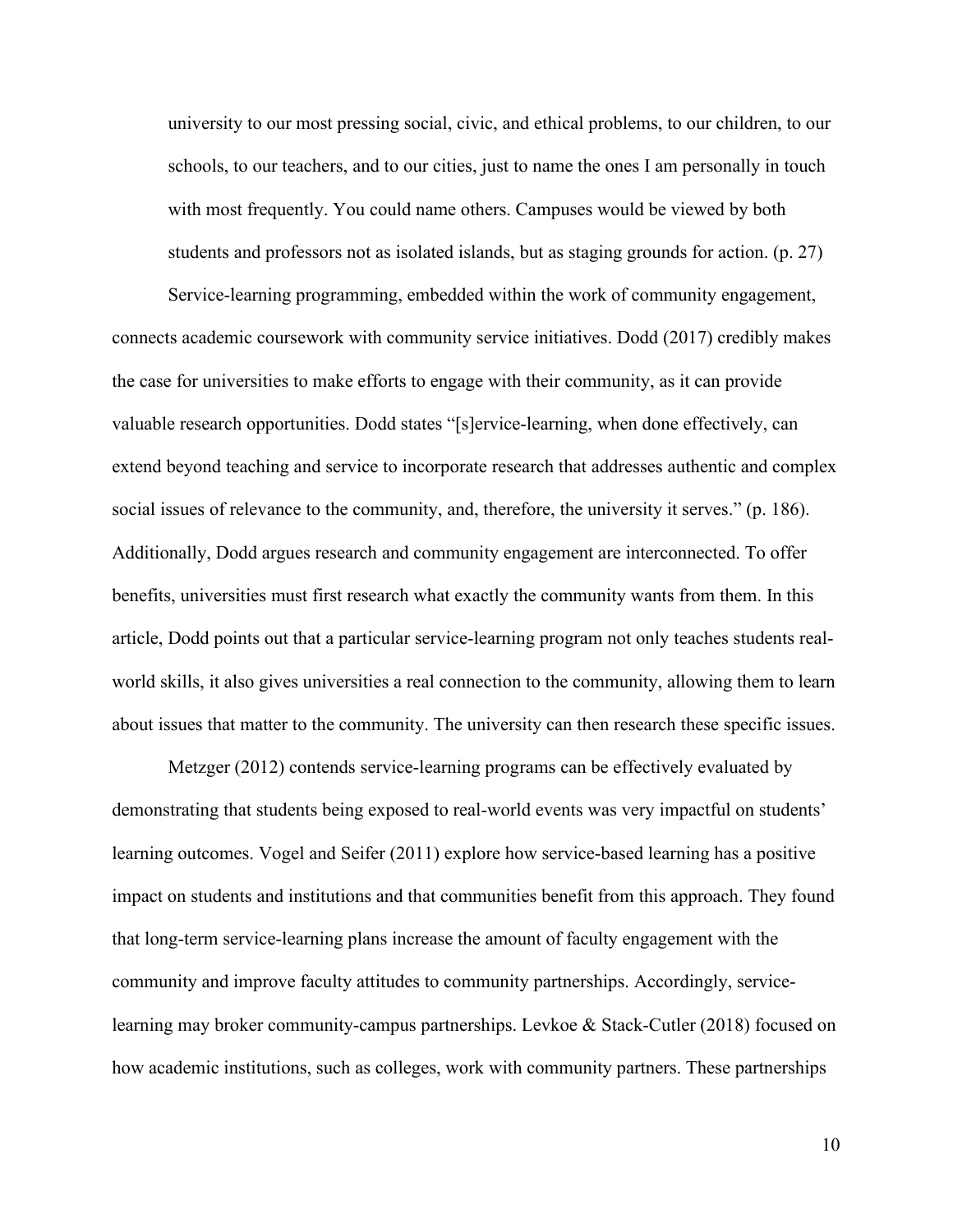aim to be mutually beneficial. Additionally, these collaborative efforts aim to benefit society as a whole. The authors argue that to have a successful outcome, both sides must highlight their specific goals and the structure of the partnership.

# *The Role of Anchor Institutions and Proximity to Underserved Markets as Designated by DTS*

Most recently, starting in the early 2000s, colleges and universities started moving beyond community service programs and toward larger community and economic development through adopting anchor missions (Yates and Accardi, 2019). Dostilio & Welch (2019) distinguish the new anchor institution phase of higher education from previous community engagement by approaches having the priority focus of community outcomes in addition to student development or academic research goals.

Over the past several decades, communities across the United States have felt the personal effects of a shifting global economy. Since the 1960s, the rise of deindustrialization and globalization have greatly altered the local economy. As the nation has shifted away from a manufacturing-based economy toward a knowledge-based one, cities, towns, and villages have witnessed long-standing for-profit corporations exit their communities (Dubb, McKinley & Howard, 2013; Green & Hanna, 2018; Harris & Holley, 2016; Taylor & Luter, 2013, Yates and Accardi, 2019). In addition, through the decline of public funding, many communities have experienced sustained instability through unemployment, weakened education systems, unstable neighborhoods, and concentrated poverty (Taylor and Luter, 2013).

Meanwhile, large, place-based nonprofit entities such as colleges and universities and hospitals (commonly referred to as the "eds and meds"), due to the nature of their operations, have remained and increased their presence. As a result, these entities play an increasingly important role in the social and economic well-being of their communities. (Dubb, McKinley, &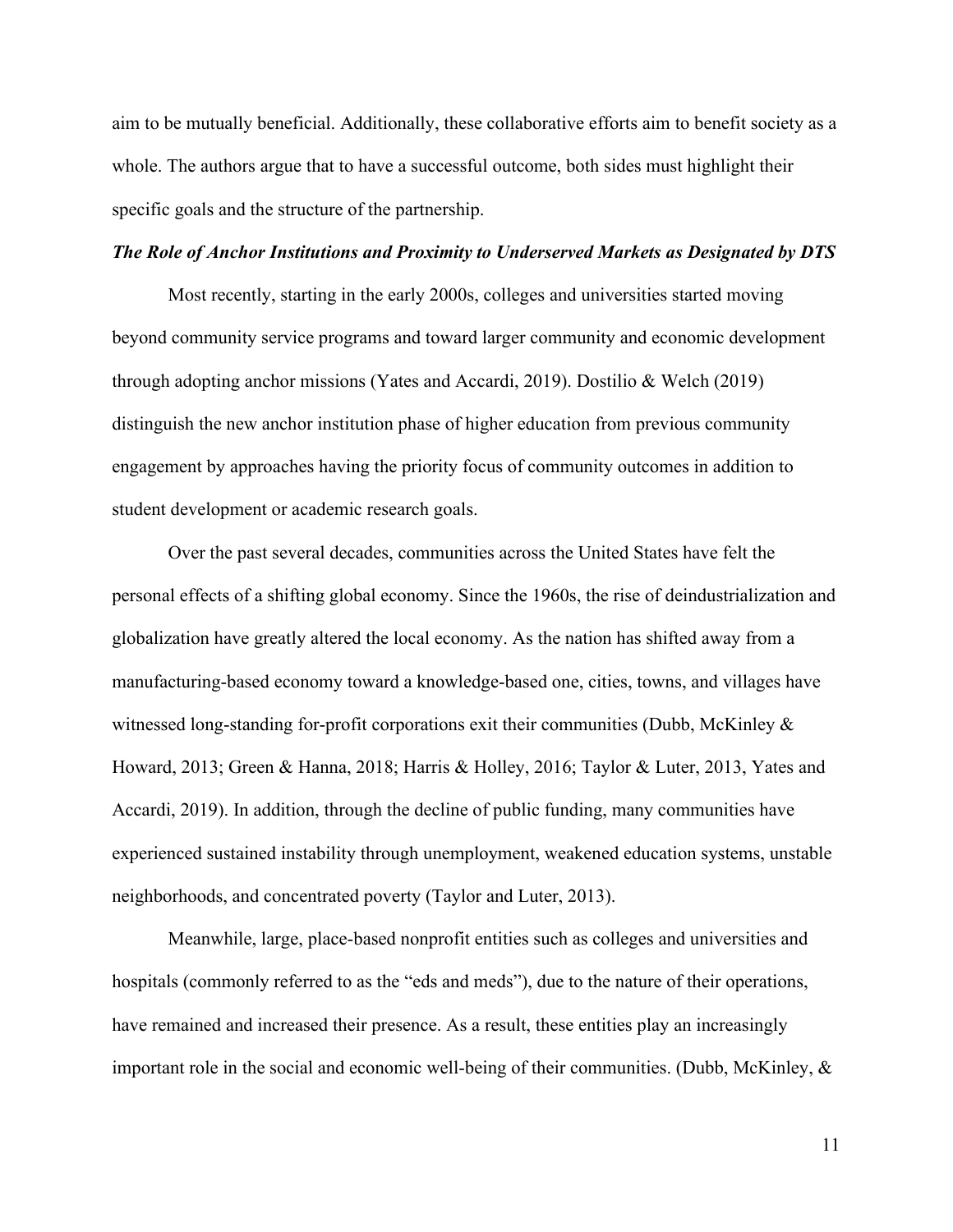Howard, 2013; Olinger, Reece & Usher, 2015). For many communities across the United States, hospitals and universities represent the area's largest employer, landowner, and purchaser of goods and services (Green & Hanna, 2018; Harris & Holley, 2016; Taylor & Luter, 2013).

The concept of anchor institutions derived in the literature as a result of the shifting roles that large, non-profit entities play in their communities. According to Dubb, McKinley, and Howard (2013), "Anchor institutions are place-based entities such as universities and hospitals that are tied to their surroundings by mission, invested capital, or relationships to customers, employees, and vendors." Through an extensive review of the literature, Taylor & Luter (2013) identified four common aspects defining anchor institutions: spatial immobility, corporate status, size, and the anchor mission.

The first aspect, spatial immobility, refers to the fixed nature of anchor institutions. Anchor institutions have deep roots in their communities by mission, invested capital, or relationship to customers or employees (Webber and Karlstrom, 2007). Secondly, the corporate status of anchor institutions is that of non-profit entities. Taylor & Luter (2013) highlight the connection to corporate status with spatial immobility. Nonprofit entities such as universities and hospitals tend to remain rooted in place regardless of economic condition, whereas communities risk experiencing for-profit entities leaving as profits decline or when economic conditions weaken (Taylor and Luter, 2013).

Third, the size of anchor institutions must be substantial enough to impact a region's economy. Anchor institutions must be large enough to impact their communities through activities such as employment, real estate holdings, purchasing power, and cultural influences. Most commonly referenced as anchor institutions are hospitals and universities, however, in some cases, libraries, social service agencies, community centers, and faith-based entities may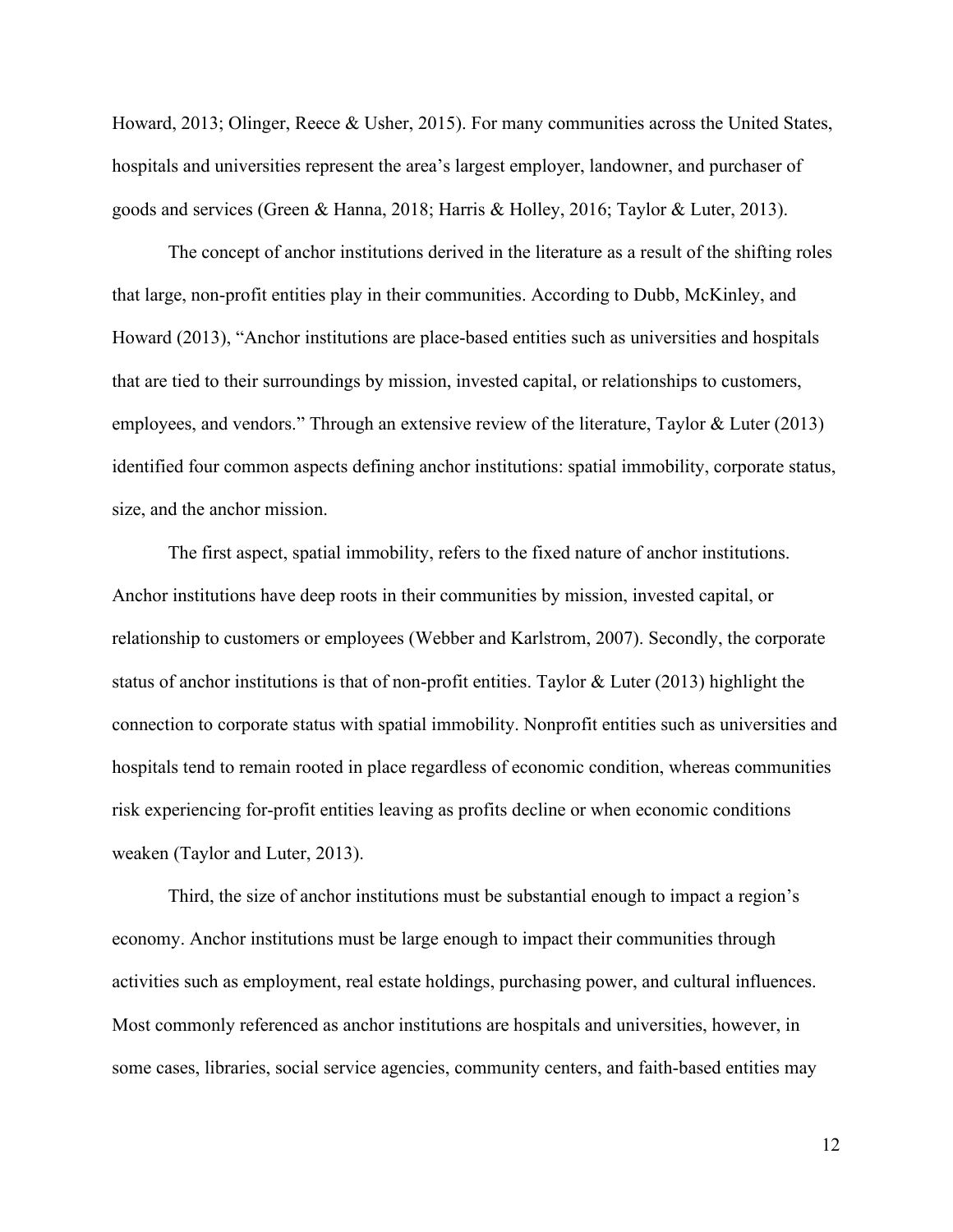also qualify as anchor institutions.

The fourth and final aspect anchor institutions must have is an anchor mission. Dubb, McKinley, and Howard (2013) define the anchor mission as anchor institutions applying their place-based economic power with human and intellectual resources to better the communities in which they reside. Large, place-based non-profit entities must acknowledge their roles as anchors in their communities to fully serve as anchor institutions.

Anchor institution approaches tend to be centered around economic development, education, and health (Dostilio & Welch, 2019). Ehlenz, Birch, and Agness (2014) discuss key findings from case studies from six urban universities. In their findings, the authors found a variety of anchor institution approaches, including neighborhood revitalization, downtown redevelopment, and cross-sector partnerships. To help anchor institutions to assess and measure their impact in their communities, particularly those encompassing low-income populations, the Democracy Collaborative at the University of Maryland developed a framework. This framework is comprised of 12 outcome measures, some examples include: affordable housing, local partners, and financially secure households.

Related to the housing needs of communities, the most cited anchor approaches are employee-assisted housing (EAH) programs and Community Land Trusts (CLT). EAH programs typically assist employees of higher education entities to purchase or rent a home in a surrounding neighborhood to the university. CLT's are entities that acquire land in order to sell or rent to families at an affordable rate (Greene & Hanna, 2018). These approaches have several positive benefits and have been successful in addressing the housing needs of many communities. However, these approaches are still not far-reaching or adopted by many anchor institutions.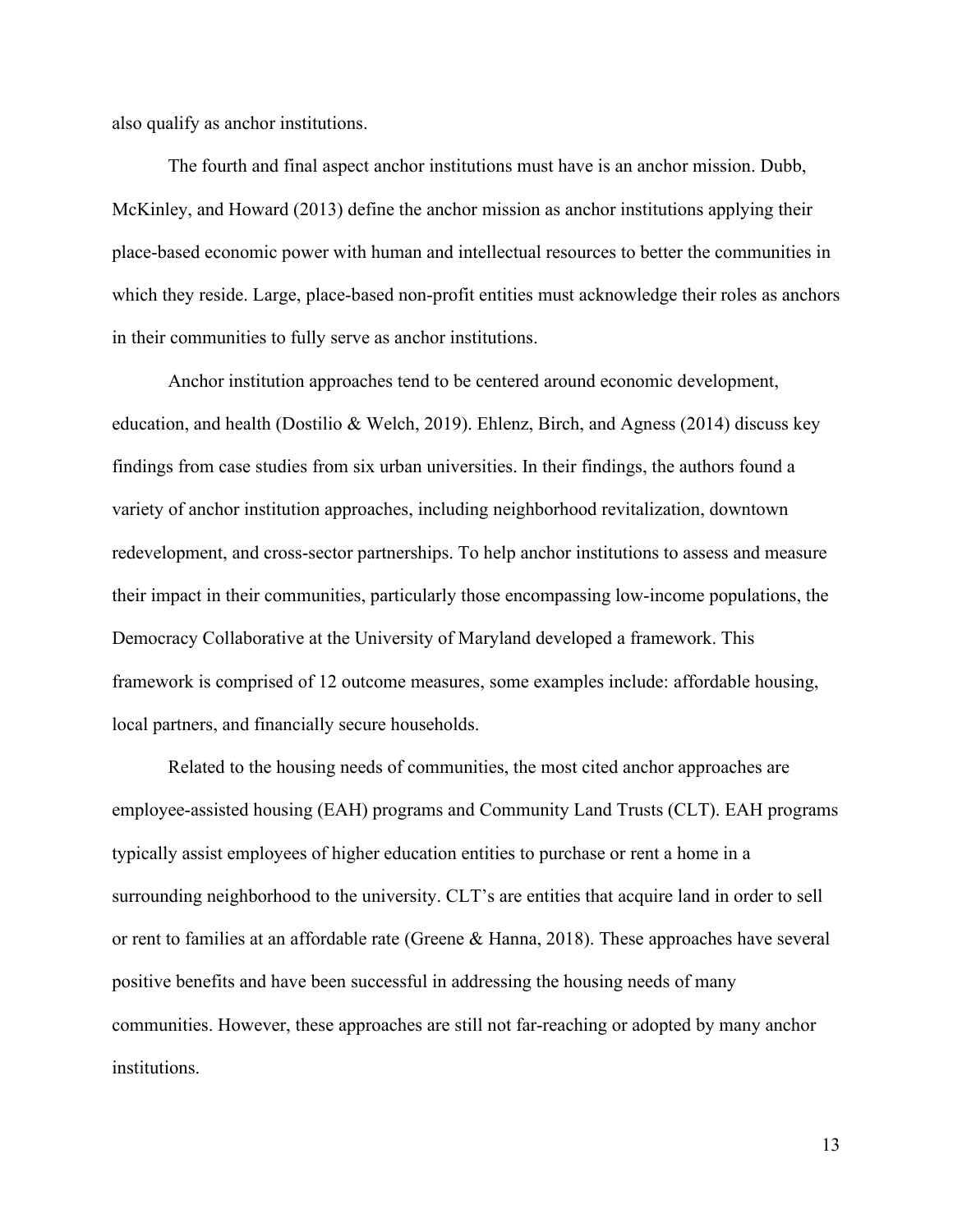Therefore, there are a number of avenues colleges and universities can take in meeting community needs and building local economies. As previously mentioned, higher education institutions serve many important roles in their local economies. Colleges and universities are large employers, real estate owners, purchasers, educators, and workforce developers (Harris & Holley 2016). Although higher education still remains in early adoption of the anchor institution phase, there are many outstanding approaches being implemented nationwide.

## *Duty to Serve*

The Housing and Economic Recovery Act of 2008 establishes a duty for Fannie Mae and Freddie Mac to serve three specified underserved markets – manufactured housing, affordable housing preservation, and rural markets (Housing and Economic Recovery Act, 2008). The HomeFirst program began with a pilot located in Tuscaloosa County, Alabama. Tuscaloosa County is home to 208,911 residents (Tuscaloosa County, AL, 2020). Education, auto manufacturing, and healthcare are important industries in Tuscaloosa County. The University of Alabama is located in Tuscaloosa and is the county's largest employer, followed by Mercedes-Benz U.S. International, Inc., and DCH Regional Medical Center (Economic Development Partnership of Alabama, 2019). The median family income in Tuscaloosa County is \$66,903, and the median value of an owner-occupied housing unit is \$173,800 (HUD, 2019). Sixty-two percent of occupied units are owner-occupied and 10% of housing units in Tuscaloosa County are mobile homes (U.S. Census Bureau, 2014–2018). Of adults 25 years of age and older, 59% reported having attended at least some college. Including residents who had received a high school diploma or equivalent, the rate increases to 90% (U.S. Census Bureau, 2014-2018). It is important to note that Tuscaloosa County is not a high-needs rural county under the DTS program, as designated by the Federal Housing Finance Agency; however, in 2017 when Fannie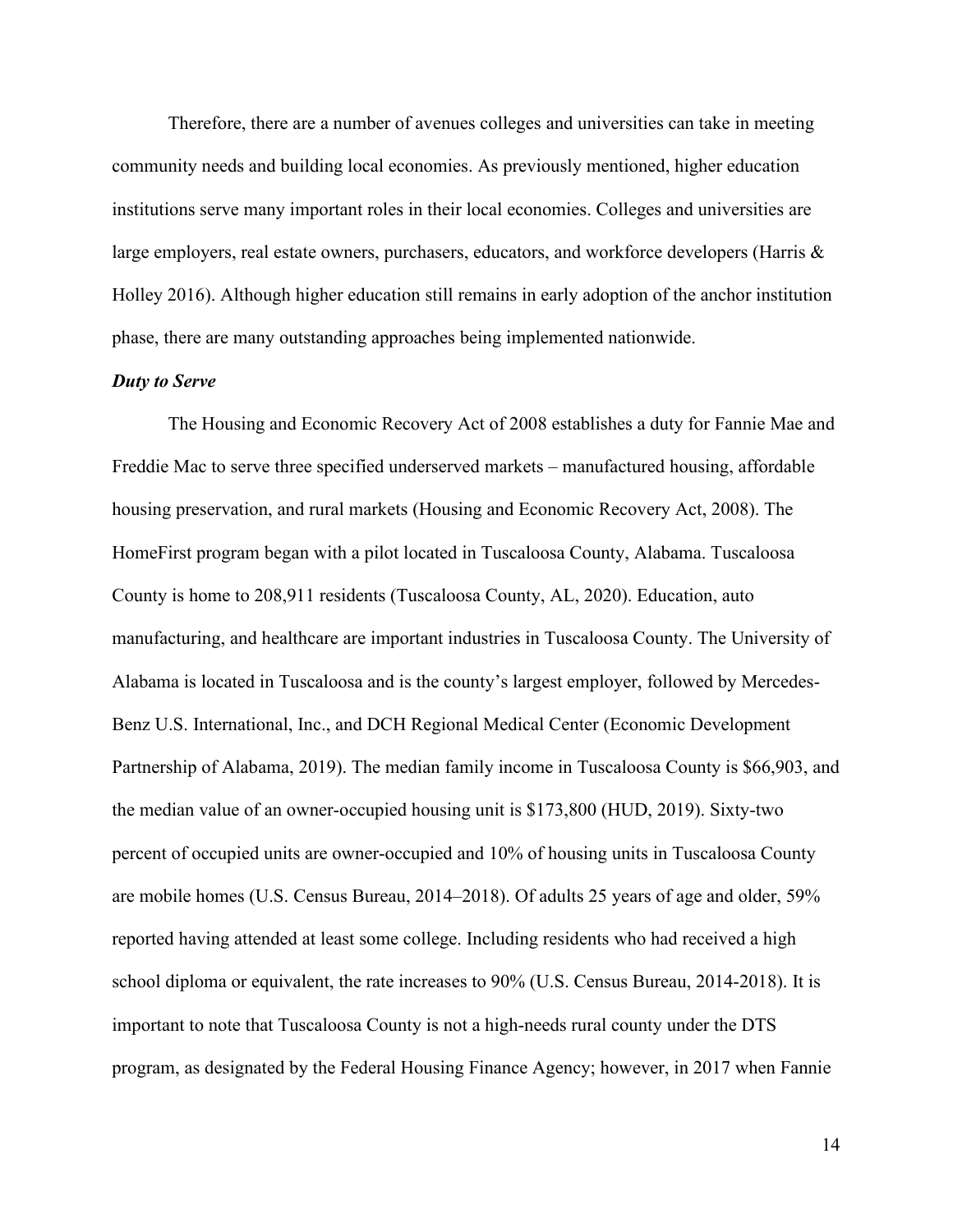Mae, The University of Alabama, and other parties came together to develop a pilot at an anchor institution to help support the development of a financial capability program to consumers in the Tuscaloosa area, the goal of the service-learning program was to expand financial capability service delivery to increase financial stability and homeownership in high-needs rural markets. In 2019 HomeFirst expanded to include additional rural counties and collaborated with key stakeholders to increase the number of participants served.

The pilot expanded to include underserved markets in two high-needs rural counties under the DTS program: Greene County and Hale County. Greene County is home to 8,426 residents (Greene County, AL 2020). Manufacturing is a key industry in Greene County, followed by agriculture, forestry, fishing, and hunting (Economic Development Partnership of Alabama, 2019). The median family income in Greene County is \$31,003 (HUD, 2019). The median value of an owner-occupied housing unit is \$67,700 and 68% of occupied units are owner-occupied. Forty percent of housing units in Greene County are mobile homes. This is more than double the average for Alabama and the United States (U.S. Census Bureau, 2014– 2018). The percentage of Greene County residents age 25 and older who reported attending at least some college is 39% (U.S. Census Bureau, 2014–2018).

Hale County is home to 14,887 residents (Hale County, AL, 2020). Manufacturing and healthcare are important industries in Hale County (Economic Development Partnership of Alabama, 2019). The median family income in Hale County is \$66,903 (HUD, 2019). The median value of an owner-occupied housing unit is \$88,800 and 75% of occupied units are owner-occupied. Thirty-six percent of housing units in Hale County are mobile homes (U.S. Census Bureau, 2014–2018). This is more than double the average for Alabama and the United States. The percentage of Hale County residents age 25 and older who reported attending at least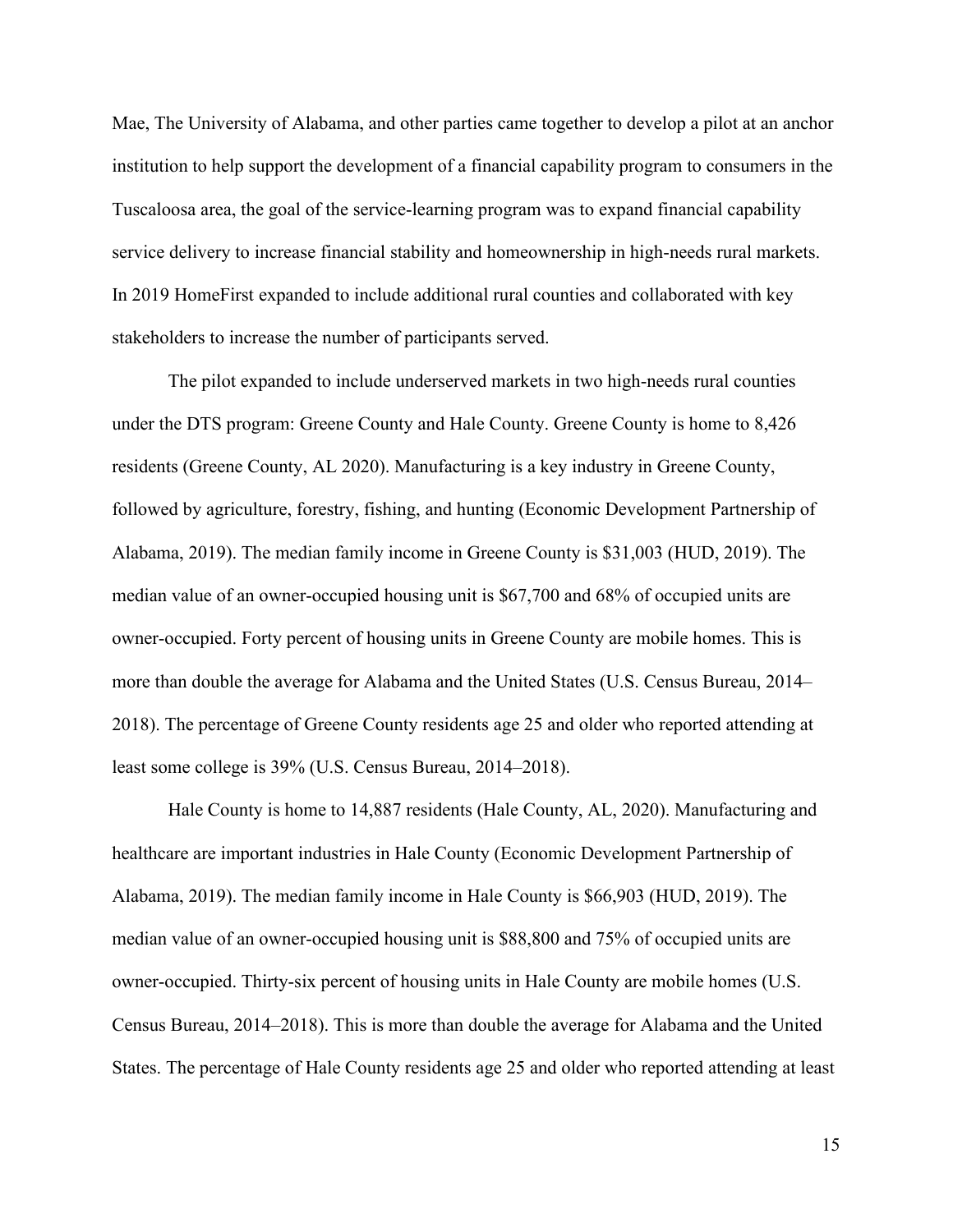some college is 41% (U.S. Census Bureau, 2014–2018).

Research on anchor institutions is only a few decades old. As a result, gaps in the literature still exist. The majority of the research focuses on anchor institutional approaches in urban settings. Further examination into the role and approaches of anchor institutions with proximity to underserved markets as designated by DTS is needed. Additionally, there is sparse research on anchor institution approaches in the Southeastern U.S. Furthermore, there is minimal research on the role students play in anchor institution approaches, both as actors within higher education settings and their local economies.

## **Survey Methodology and Data**

During July 1, 2018–June 30, 2020, we reviewed collected data of 100 participants to understand participant perceptions about financial capability and their perspectives toward homeownership in order to begin the process of developing a conceptual framework to identify existing assets in high-needs rural counties across the state of Alabama. Therefore, the findings, although deep and insightful, may not be projectable to all high-needs rural counties. In order to expand our reach to high-needs rural counties with proximity to The University of Alabama, HomeFirst identified community resources, financial tools, and affordable housing programs to further support attainable and sustainable housing. HomeFirst established partnerships with local non-profit organizations, governmental agencies, and large employers to recruit participants. In addition to recruitment through community partners, recruitment flyers were posted in areas of high visibility such as libraries and community centers. Recruitment of participants in our initial expansion into high-needs rural counties was similar to the Tuscaloosa County cohort in which participants met in-person with HomeFirst staff to complete registration. In all three counties HomeFirst staff identified relevant community stakeholders to market the program to LMI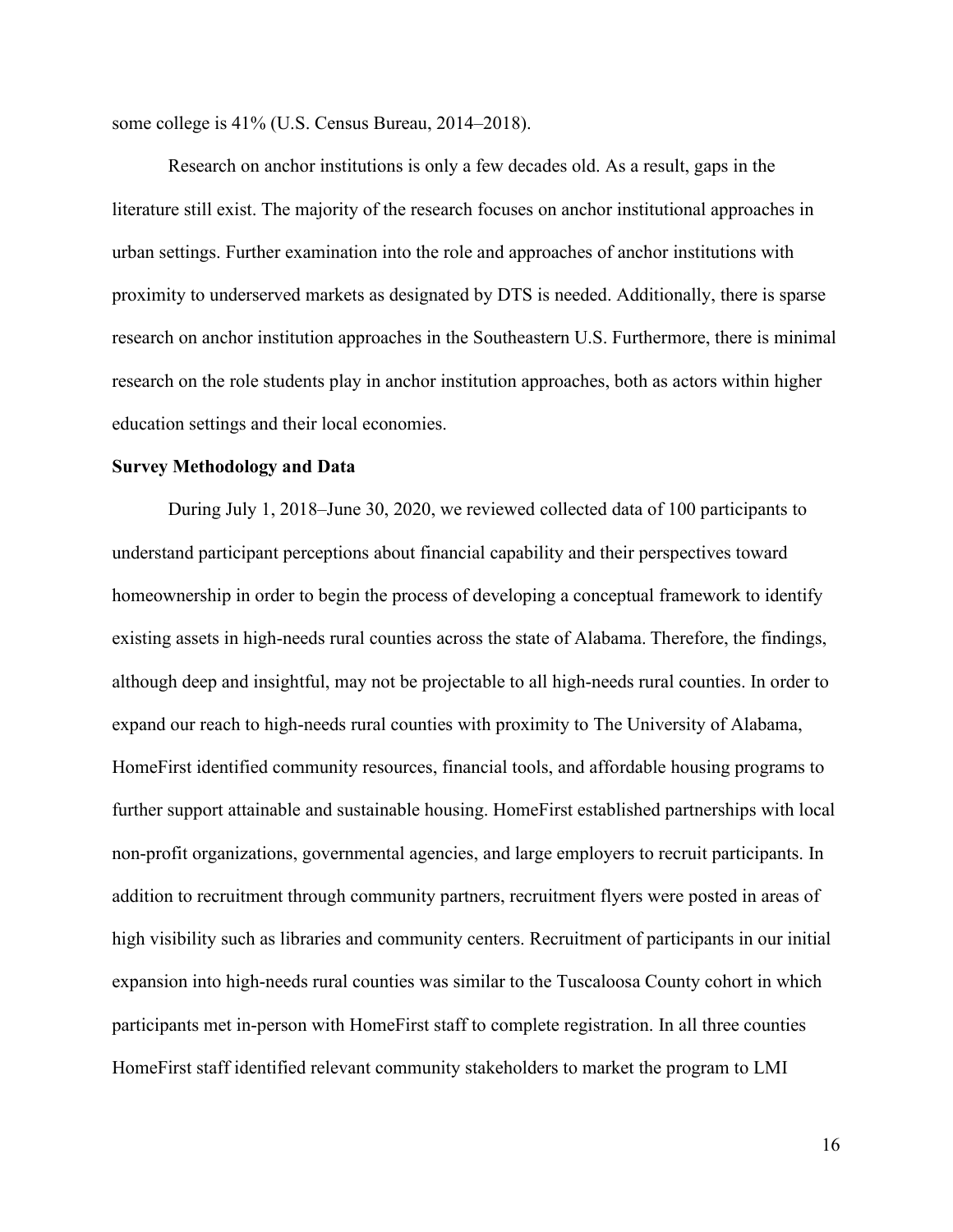individuals. However, program registration and the mode of service delivery in high-needs rural county cohorts varied from the Tuscaloosa County cohort. Community partners in Greene and Hale counties completed registration for some participants. Tuscaloosa County cohort participants met with a coach to complete registration.

In addition to program data, this study utilizes program history generated under sponsored research agreements and deliverables developed during the pilot program.

This study uses a mixed-methods research design in order to have both qualitative and quantitative research to gain breadth and depth of understanding to inform best practices that promote the financial and housing stability of Alabamians. In addition, this study explores the important and necessary role higher education institutions in Alabama have to partner as anchor institutions to advance effective best practices that promote the financial and housing stability of all Alabamians.

Participants' involvement in the study occurred in one or both of the following ways: 1) a retrospective review of program artifacts completed by the participant throughout engagement with the HomeFirst program and/or 2) a semi-structured interview occurring at the conclusion of the individual's engagement with the HomeFirst program. Each person entering the program was asked to sign a privacy statement. This privacy statement was designed to provide participants with information on privacy, inform participants about their rights, and inform participants how their information remains secure. We only had access to collect information that participants voluntarily gave us. The data collected, including demographic data, was self-reported by the participants. The data collected was provided to us orally, on the application or on other forms. We assured participants that all the information shared both orally and in writing would be managed within legal and ethical considerations, including not selling their personal information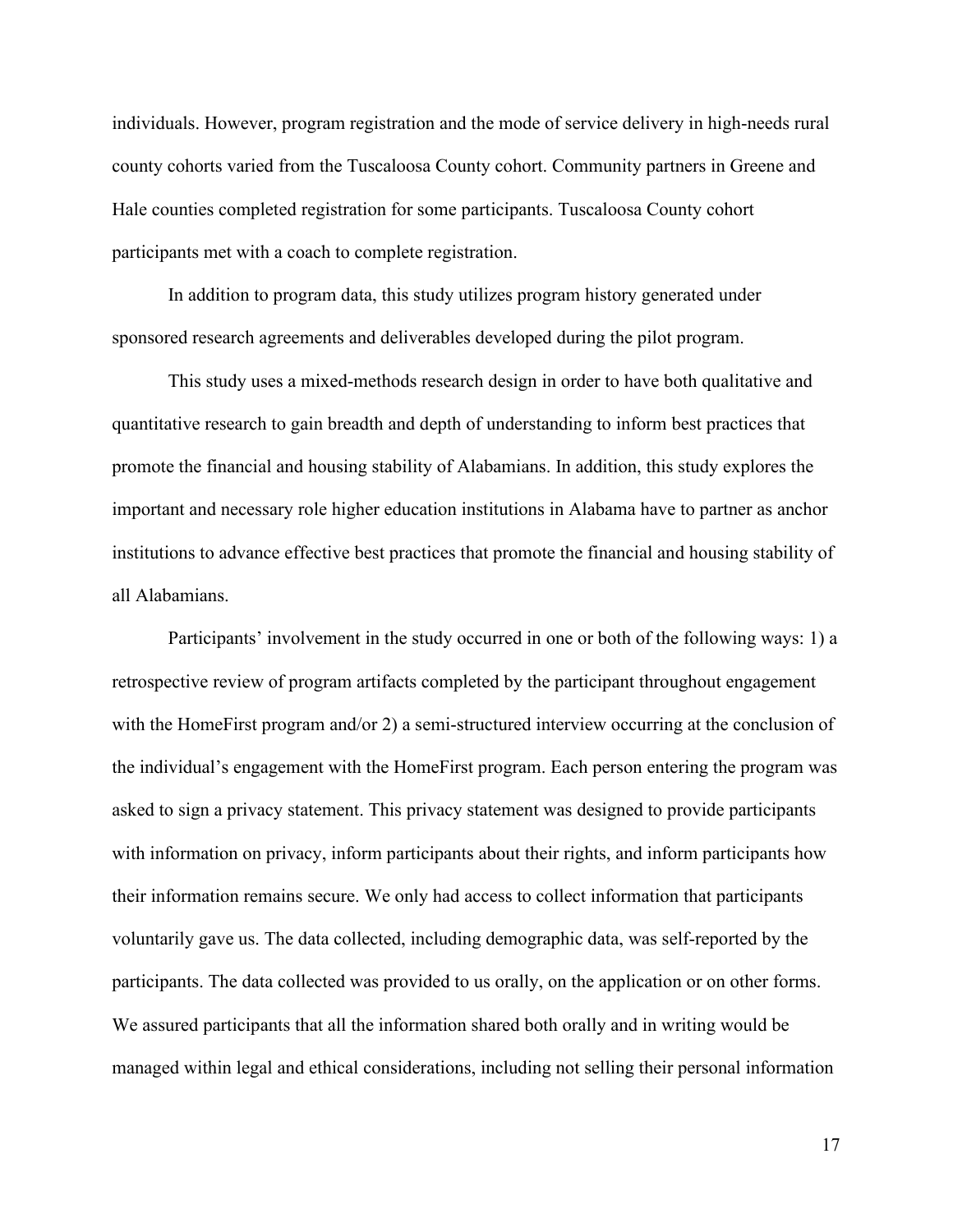and only releasing their personal information to third parties with consent. All participants were informed that we may also collect, use, and share anonymous aggregated case file information to evaluate our services, to gather valuable research information, and to design future programs.

The retrospective review of program artifacts included a pre-, post- Financial Capability Scale (FCS) questionnaire, follow-up questionnaires, learning modules, and meeting notes. The FCS is a standardized evaluation of financial capability that demonstrates client impacts and is used by financial coaching programs presented in the financial literature (Collins & O'Rourke, 2013). In 2013, the Center for Financial Security at the University of Wisconsin-Madison developed the FCS. This scale contains six questions with two optional alternative questions and is measured on an eight-point scale to assess financial well-being. Questions cover topics related to money management, financial behaviors, and confidence. Of the six standard questions, four questions focus on observable behaviors. An example of one of these questions' states, "Do you currently have a personal budget, spending plan, or financial plan?" Two questions focus on the measurement of consumer confidence. An example of a question measuring confidence states, "How confident are you in your ability to achieve a financial goal you set for yourself today?" The scale is intended to create a standardized method to observe participant progress in financial coaching programs (Cohen, Hoagland, & Wiedrich, 2017).

To better interpret data, the FCS can be broken down into three levels: Low (0–3); moderate (4–5); and high (6–8). Research shows these three FCS levels correlate with key elements of financial well-being, including level of debt, asset, stress and emergency savings. For example, once an individual's assets and emergency savings increase, they tend to score higher on the FCS. Higher levels of financial stress and debt consistently are tied to a lower FCS level (Asset Funders Networks, 2011).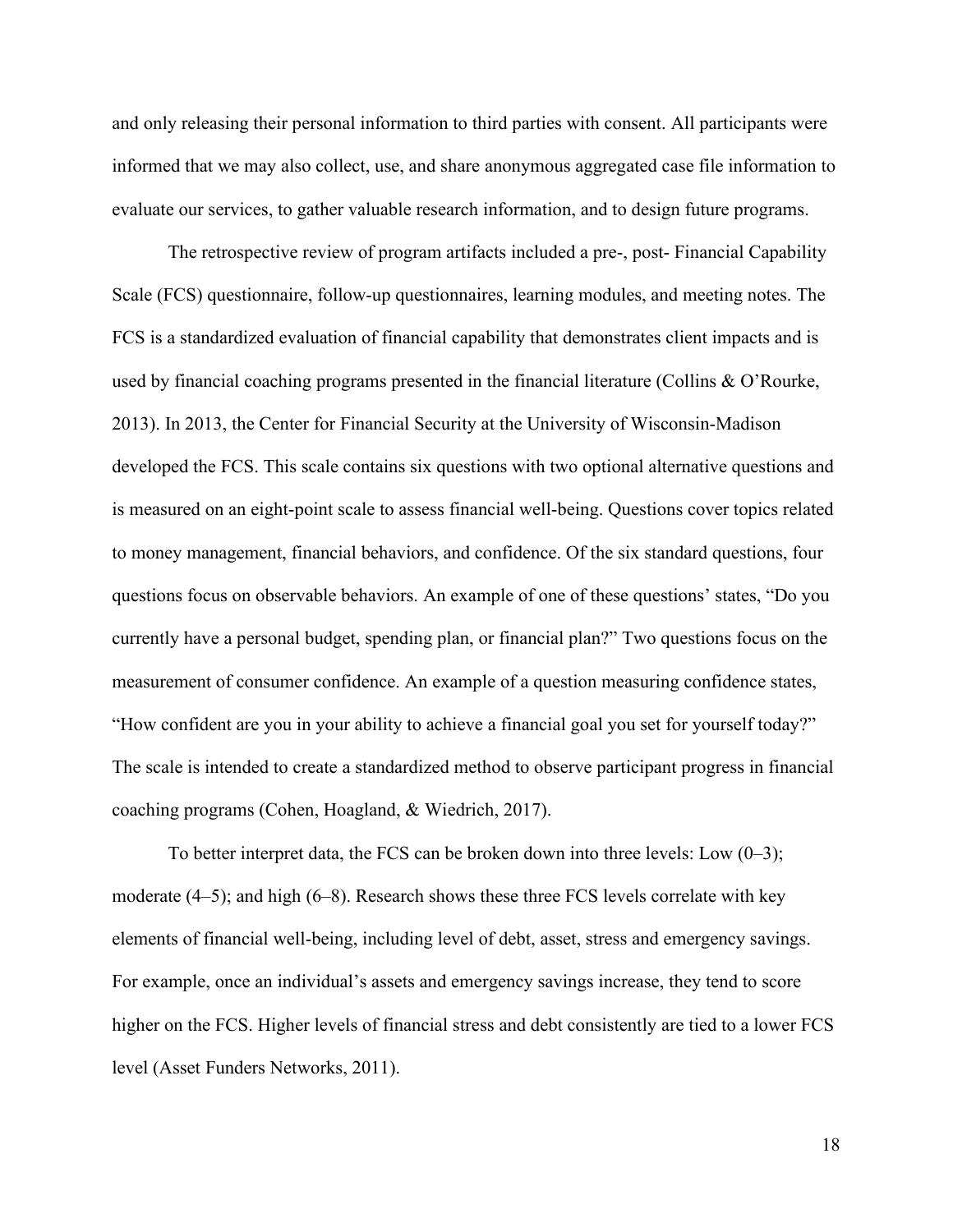For our purpose, the FCS allowed the measurement of changes in both behavior and confidence in participants' ability to handle their finances in the future by calculating the preand post-FCS score based on the six standard questions. Participants were asked additional questions to understand the usage of payday loans and of mainstream banking services.

Participants were informed about the interview portion of the study at the conclusion of the HomeFirst program registration process. Publicity flyers detailing the study were shared to individuals participating in the HomeFirst program on the campus of The University of Alabama or at partner site locations. Participants were able to enroll in the study at any time during their involvement with the HomeFirst program. To prevent potential coercion that could have occurred with participation in the study versus engagement with the HomeFirst program, participants were explicitly informed that participation or non-participation in the study had no impact on the individuals' ability to engage with the HomeFirst program. To further minimize possible coercion, individuals were informed of the study after registering into the HomeFirst program. Furthermore, interviews took place in a location that was removed from the HomeFirst service delivery location.

Each person agreeing to participate in semi-structured interviews was asked to read and sign an informed consent document. The purpose of the informed consent document was to communicate to the participant the nature of the study, right to privacy, and reassure protection from harm. Semi-structured interviews were conducted with two participants to further enhance data interpretation. Interviews were via the phone. The interviews took 60 minutes each and were audio recorded.

The semi-structured interview prompted participants to discuss goals of homeownership; housing stability before, and if applicable, after purchasing their home; perception of available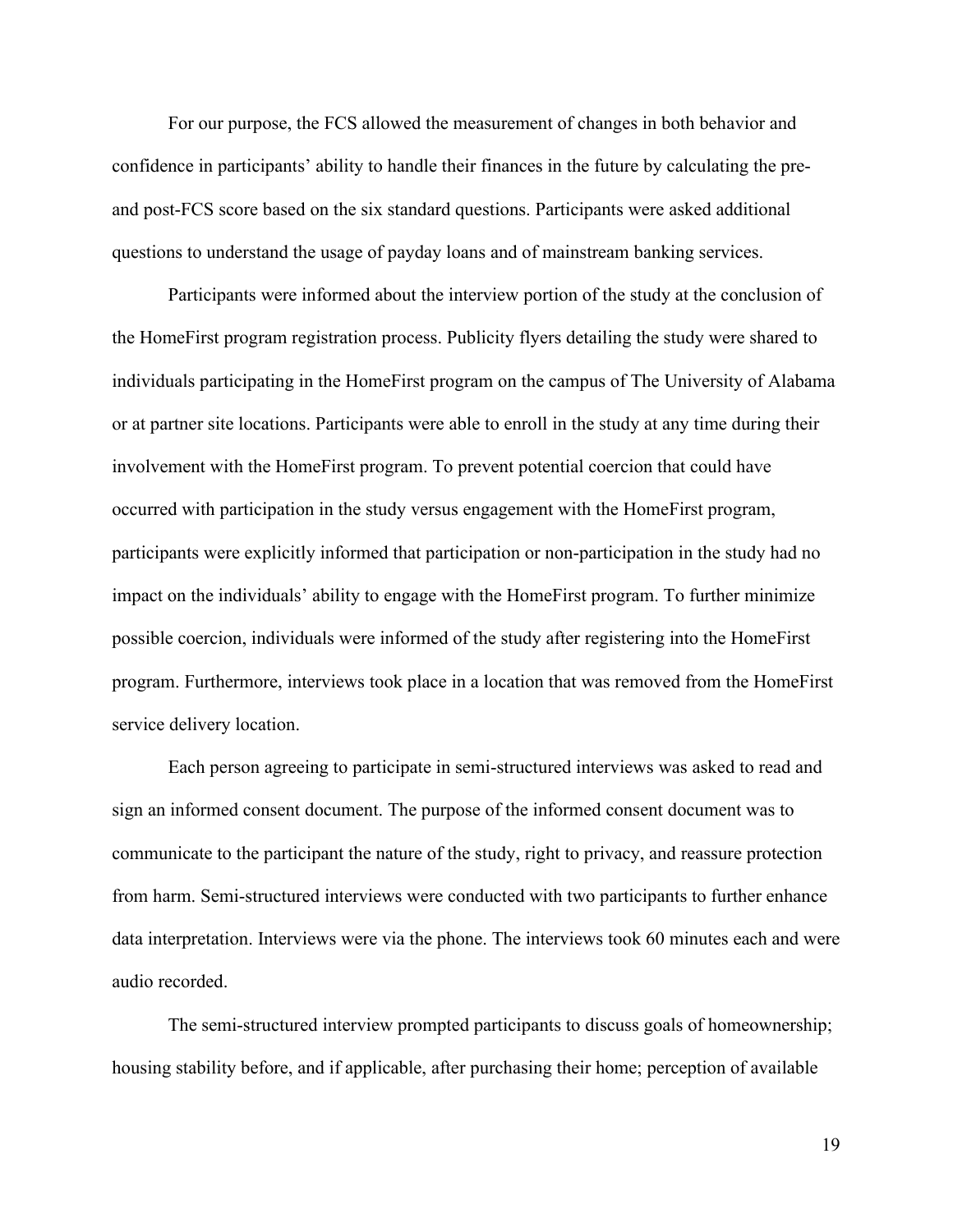supportive services and resources; and the role the HomeFirst program had, if any, on goals of homeownership. Sample questions included "What does homeownership mean to you?", "What resources and services do you feel are available to support you in becoming a homeowner?", and "Did you feel comfortable discussing personal financial matters with your financial coach?" Probing questions were then used as a strategy to obtain more information.

The results from each interview were transcribed by a member of the research team and a pseudonym assigned to each participant. Once transcribed, the electronic record of the interviews was destroyed. A key associating the pseudonym with the actual name and contact information of each participant will be kept in the Principle Investigator's (PI) UA Box for six years after completion of the study, after which time, the key will be destroyed. Only the researchers will have access to the collected data during the study. At no point (before, during, or after the study) will the identity of the participant be revealed to anyone other than the research team and at any time during the interviews, the participants had the right to rescind their consent to participate.

Upon completion of the study, only the PI will have access to the collected data, and all collected data will be stored in the PI's UA Box for six years after completion of the study. In addition, we gathered data through module completion and participant satisfaction with the HomeFirst program. The learning modules were a set of financial education lessons that were completed by the participant throughout HomeFirst program involvement. Meeting notes detailing participant activities with the program were recorded. Program artifacts were obtained in paper or electronically with the participant's consent at the conclusion of the participant's involvement with the HomeFirst program.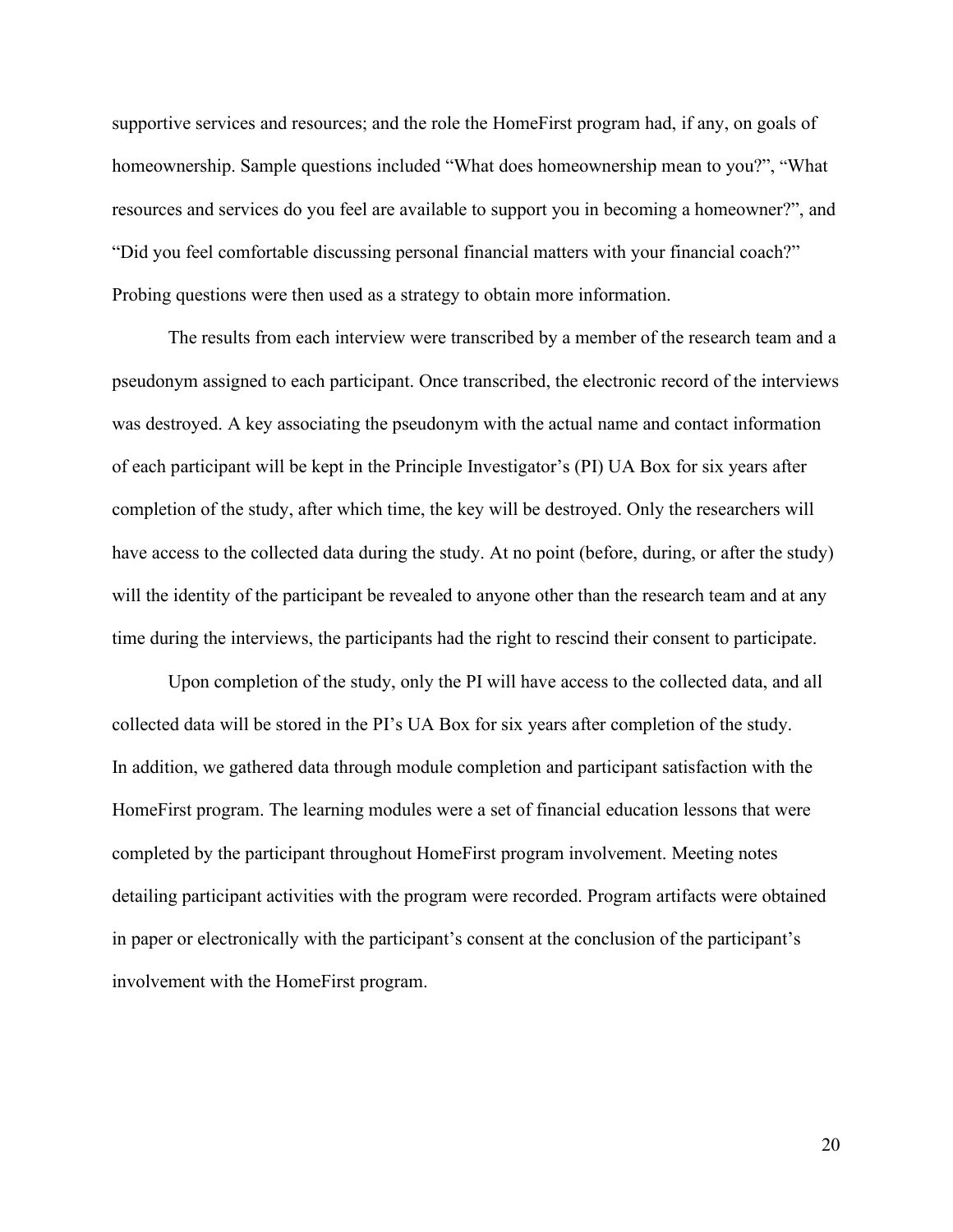# **Results**

We reviewed data from July 1, 2018–June 30, 2020 from 100 participants. Two participants were excluded due to missing registration and program data. Of the remaining 98 participants, 25 individuals participated in the 2018–2019 (July 1, 2018–June 30, 2019) program cohort and 73 individuals participated in the 2019–2020 (July 1, 2019–June 30, 2020) cohort.

Demographic information collected at program intake and outlined in Table 1 indicates participants identified predominantly as female (93%), African American (98%), and range in age from 19 to 74 with an average age of 44. Participants were predominantly renters (81%), the majority of participants were employed full-time (59%), and over half (53%) had at least some postsecondary education. All participants maintained an income below the area median family income in the region (or \$66,900 for a family of four) (HUD, 2019). There were on average 2.8 individuals per household, with majority of households comprising single mothers with children. Participants resided in Tuscaloosa County (64%), Greene County (25%), and Hale County (10%). Participant engagement with the HomeFirst program primarily occurred during the threemonth program cycle in fall 2018 and fall 2019. During this time, participants met individually with a financial coach. Coaching meetings, as noted in Table 2, primarily focused on completing HomeFirst modules, which provided information and resources to prepare participants for homeownership. Participants completed 4.7 modules on average. As noted in Table 3, in total, 341 financial coaching meetings were held during both three-month program cycles (110 meetings in Fall 2018 and 231 in Fall 2019) and on average, participants attended 3.6 meetings.

The number of meetings offered in the high-needs rural counties was less than the number of meetings offered to the Tuscaloosa County cohort. Hale County cohort participants were offered three meeting times. The Greene County cohort participants were offered two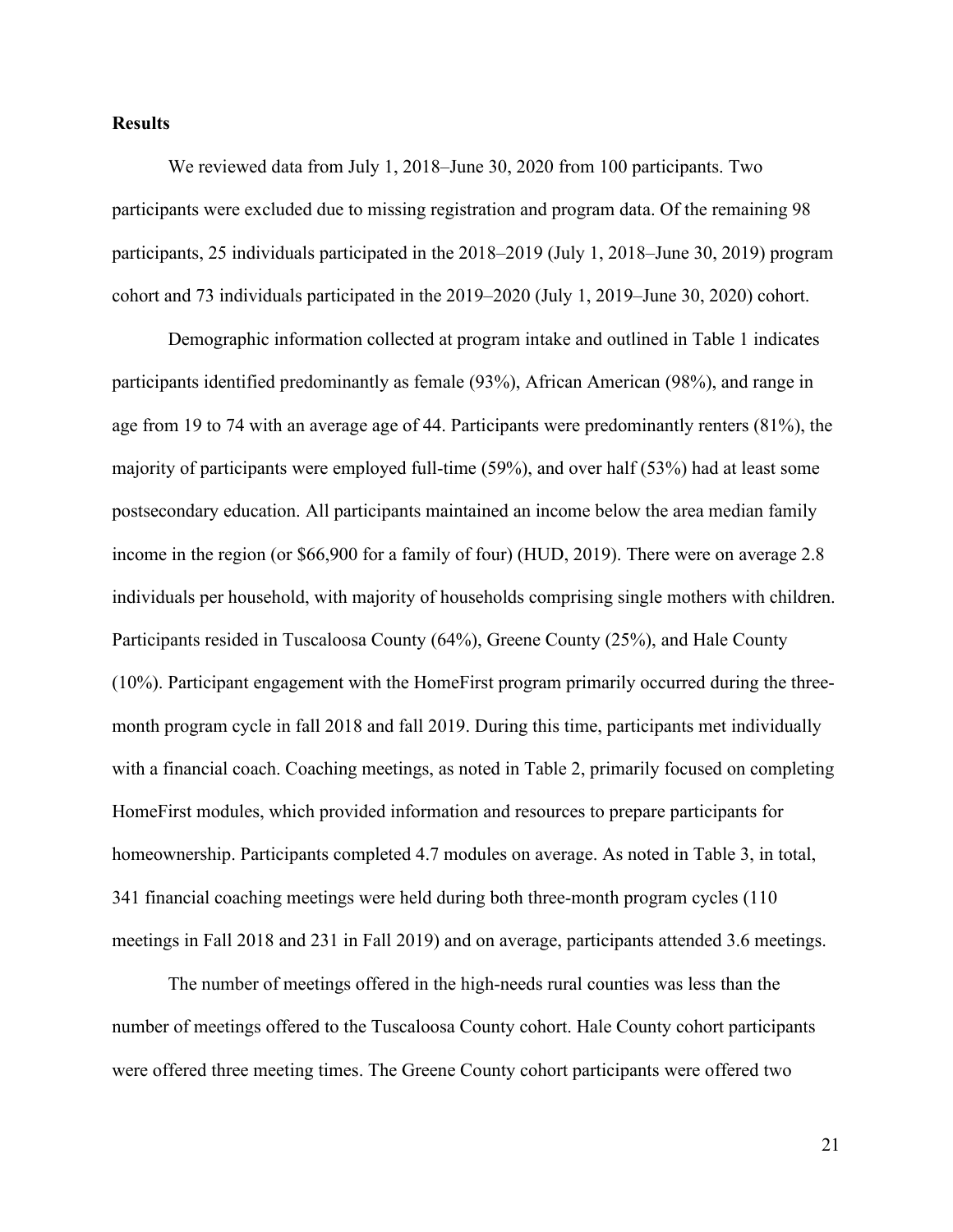meeting times. The Tuscaloosa County cohort participants had the opportunity to meet 6–8 times. To offset the limited meetings offered in high-needs rural counties, the meeting times were extended to allow for more modules to be covered in a single meeting. This variation in service delivery is reflected in the data in Table 2, which shows an average meeting attendance in Greene County of .7 meetings and the average number of modules completed being over three times higher (2.9 modules). Compare this to the Tuscaloosa County cohort where the average number of meetings and average number of modules are nearly identical. The Hale County cohort numbers were affected by two Hale County participants who chose to travel to the Tuscaloosa County cohort site for additional meetings. This resulted in a higher average meeting attendance and average number of modules completed.

HomeFirst participants completed a pre- and post- questionnaire incorporating the Financial Capability Scale before and after the three-month program engagement. Table 3 presents financial capability scale data taken at program intake. Participants' intake responses ranged from 0–7, with the average score being 4.0. Over half (57%) of participants had a personal budget or financial plan. Over half (60%) reported that total spending on living expenses was less than total income. Nearly three out of four (72%) participants had both checking and savings accounts. About one in five (17%) used a payday loan in the past three months. FCS data collected at program intake was consistent to baseline data of other financial coaching programs (Cohen et al., 2017). In efforts to deepen the statistical analysis of the HomeFirst impacts in the upcoming program year there is potential to incorporate the Consumer Financial Protection Bureau Financial Well-Being Scale (Bureau, Consumer Financial Protection, 2015). This scale incorporates IRT modeling (Knoll et. al, 2012) which is the method of choice for standardized educational testing and other domains in which score precision is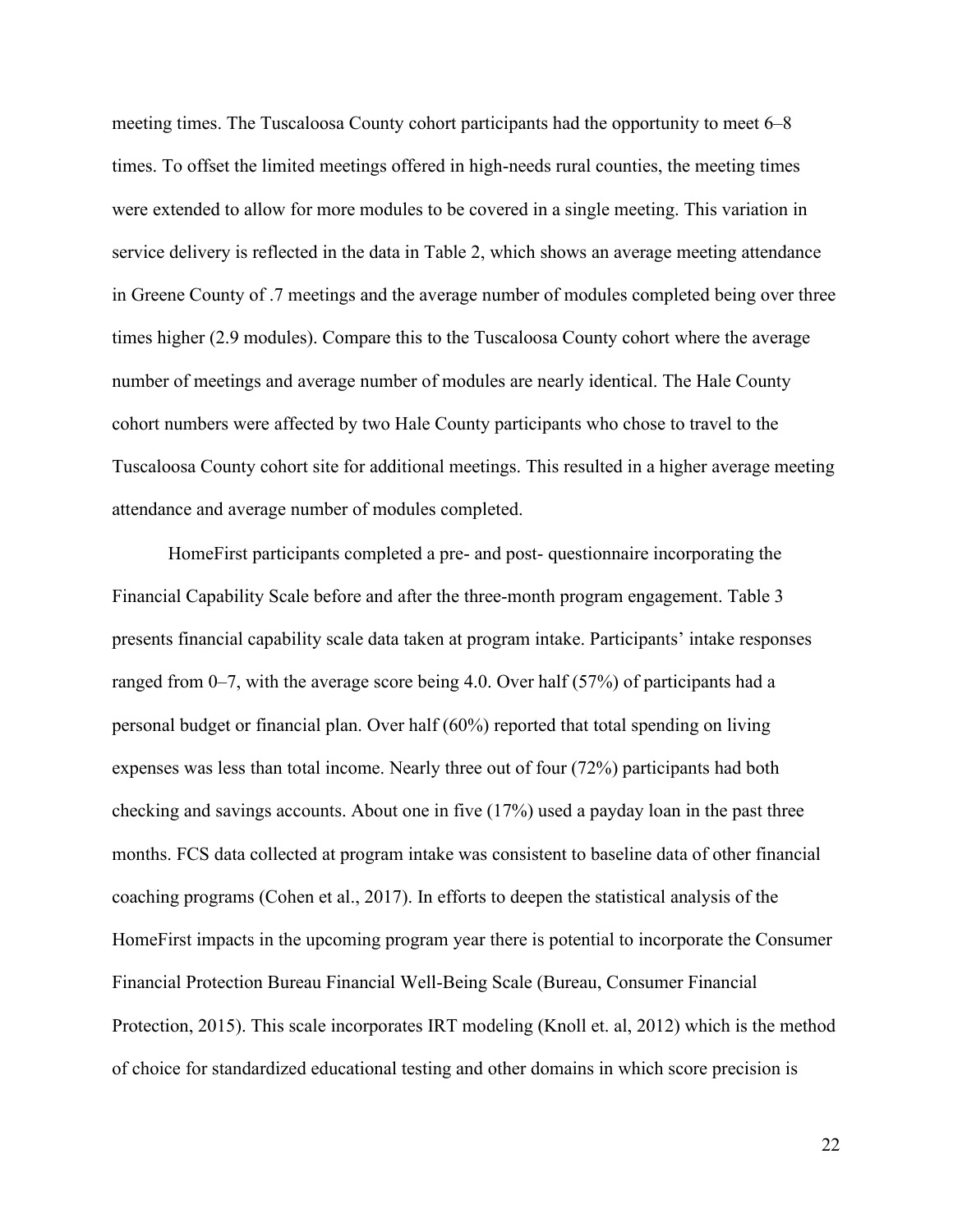critical (Prosperity Now, 2017). It allows the community organization to utilize classical test theory techniques to analyze the data collected through iterative surveys and create scores that are comparable to one another. Using IRT, we will be able to take into account certain properties of the questions themselves in order to assess individuals' level of financial literacy (Knoll et. al, 2012). This analysis includes a user guide provided by the Consumer Financial Protection Bureau for those not familiar with the dense technical aspects of statistical modeling, as well as a technical report to understand the elements that render the financial well-being.

# *Financial Capability and Homebuyer Readiness Impacts*

Initial results suggest the HomeFirst program had positive effects on the financial capability of participants. Table 4 displays the FCS data for participants at program exit. Participants' exit responses ranged from 1–8, with the average score of 5.8. Participants who completed both pre- and post- program assessments scored on average 1.7 points higher on the FCS compared to program intake data (5.8 points versus 4.1). Average changes in pre-, post-FCS scores were consistent, and in some cases slightly higher than similar financial coaching programs (Cohen, Hoagland, & Wiedrich, 2017).

Furthermore, exit data show the HomeFirst program had impacted participants' homebuyer readiness. The average participant saved \$652 over the three-month period. Over half (65%) noted that the frequency in which they saved increased over the past three months. Participants paid off an average of \$662 in debt during the three-month program. The majority (85%) of participants reported making "some" progress toward reducing debt and over half (62%) reported seeing a positive change in their credit score over the past three months.

The path to sustainable homeownership can be intimidating for LMI families. This was demonstrated in interviews with two participants. A participant from Tuscaloosa County (2019)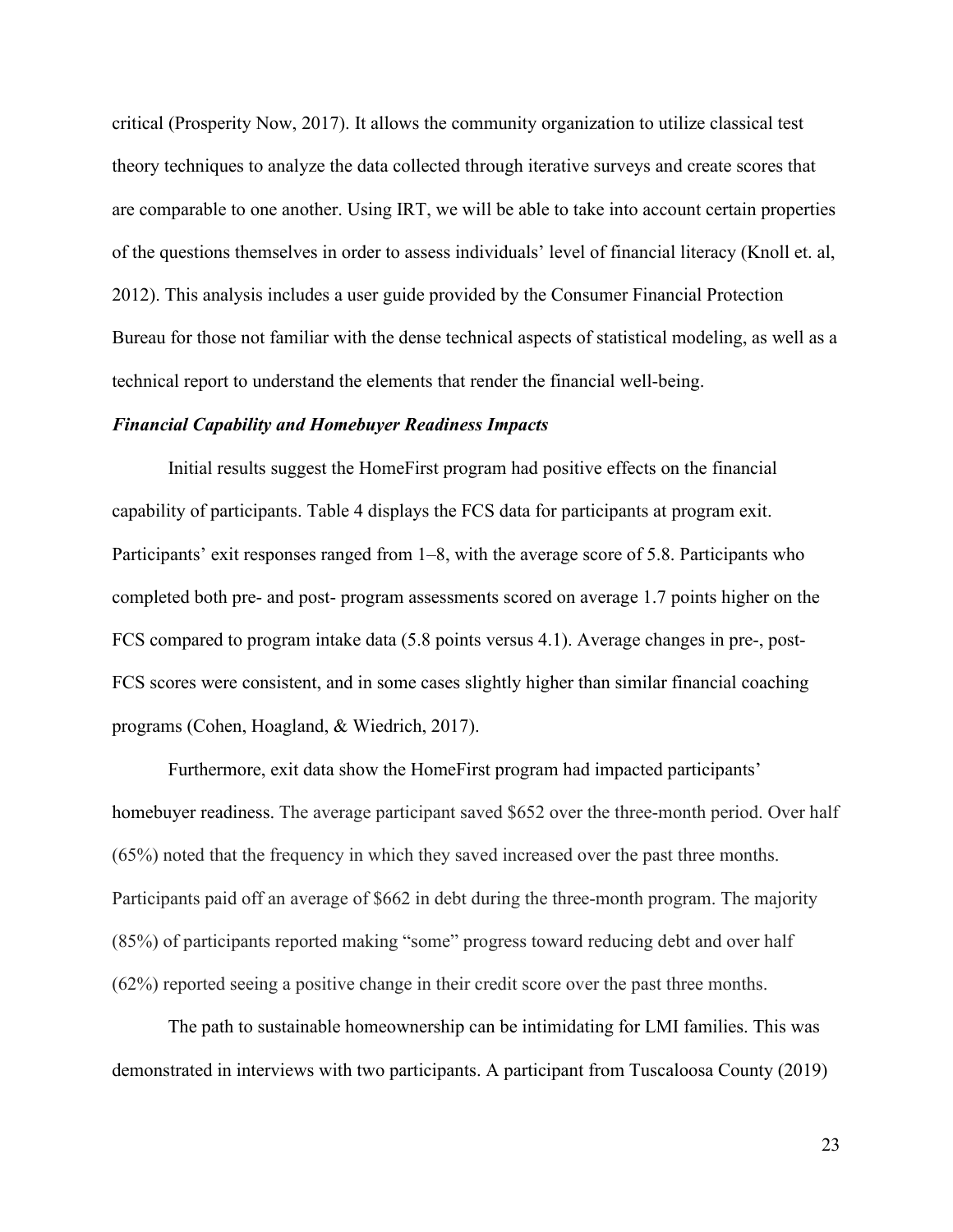stated, "I was just scared because to be honest, I was afraid to sign something [loan for a mortgage] that I wasn't sure I was going to be able to pay for. The Homebuying process is stressful and that fear was my biggest barrier." In efforts to gain knowledge about the homebuying process this participant stated she wanted to "see if there was a program I can utilize before I went the traditional route of going to the lender directly just because I knew that can be very, very complicated" (p. 3).

These statements demonstrate a level of discomfort with the homebuying process and a lack of confidence in knowledge of the process. This lack of knowledge and confidence could impact LMI borrowers' decisions about when to apply for a mortgage and the lender or program the borrower chooses to use. An et al. (2015) found that lower financial literacy correlated to borrowers accepting riskier loans with higher payments.

Research by Moulton et al. (2013) found that 43% of LMI borrowers misestimate their current debt level when compared to their credit reports and mortgage applications. In an interview, the participant from Tuscaloosa County described what she discovered when she reviewed her credit report as well as her credit score. She stated: "My credit I thought was a big problem until I got my credit report and looked at it for myself and it was not that I did not have good credit, I just did not have a lot of credit because I was not a person that financed," (Tuscaloosa County participant, personal communication, 2019, p. 12).

Intake data from participants also show that confidence in their ability to achieve a financial goal (question 2 on the FCS) was significantly higher than confidence in their ability to pay their monthly expenses if faced with an unexpected expense (question 3 on the FCS). In addition, participants in 2019 were asked to describe their current credit record at intake. Only 12% described their credit as good or very good. Moulton et al. (2013) noted this potentially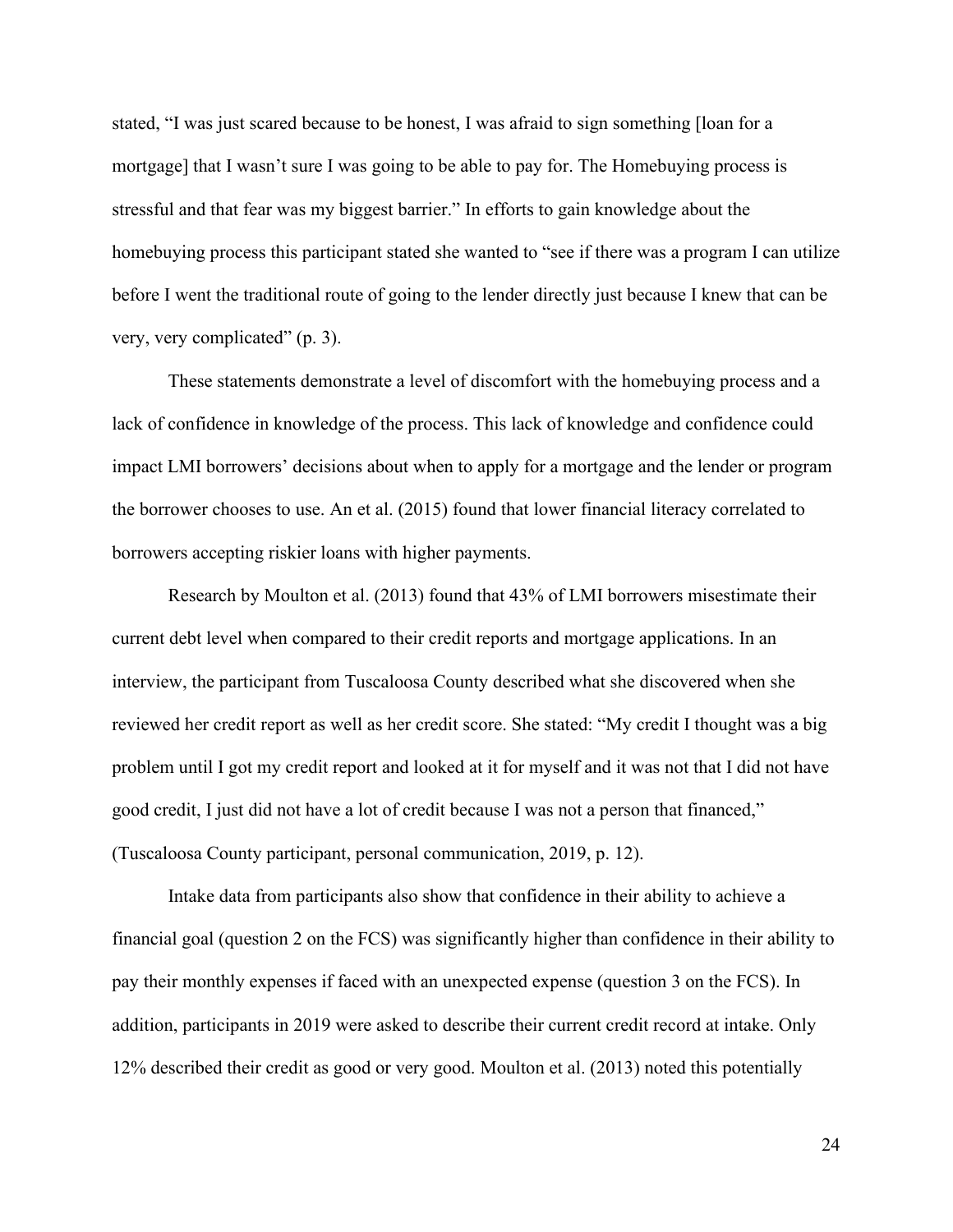shows that individuals are overconfident about their credit. Misestimation of current finances and overconfidence correlates to increased front-end ratios.

Early homebuyer education leads to increased FCS scores. This increase should correlate favorably to borrowers' ability to attain affordable mortgages with lower front-end ratios. Since homebuyer education correlates to lower foreclosure rates (Brown, 2016), and to the borrowers' increased likelihood of contacting a lender (DeMarco et al., 2016), the reduction could also correlate to higher FSC scores and better affordability ratios, thus increasing sustainability over the long-term. This effect is demonstrated by the Tuscaloosa County participant's statement, "it was comforting just to know that okay we could definitely always keep the house no matter what our current financial status because the payment is so low" (p. 5).

Observing the financial capability and homebuyer readiness of participants in the threecounty service area provides insight into the unique needs and circumstances within each county. Initial results identify slight variations in the pre-, post- FCS between Tuscaloosa, Greene, and Hale County participants. At program enrollment, Tuscaloosa County participants scored 4.4 on average, followed by Hale County with 4.2, and Greene County with 3.5 points on average. At program exit, Tuscaloosa County participants scored 6.2 points (or a 1.8-point increase), followed by Greene County 5.2  $(+1.7)$ , and Hale County 4.5  $(+0.3)$ . Greene County participants experienced a 48.6% increase in FCS scores, the largest percent increase amongst the three counties. (Tables 3 and 4).

There were also slight variations in the homebuyer readiness of participants by county of residence. Tuscaloosa County participants saved \$909 on average over the three-month program engagement, followed by \$281 average saved for Greene County participants, and \$63 saved for Hale County participants. There were differences in perceived progress toward paying off debt.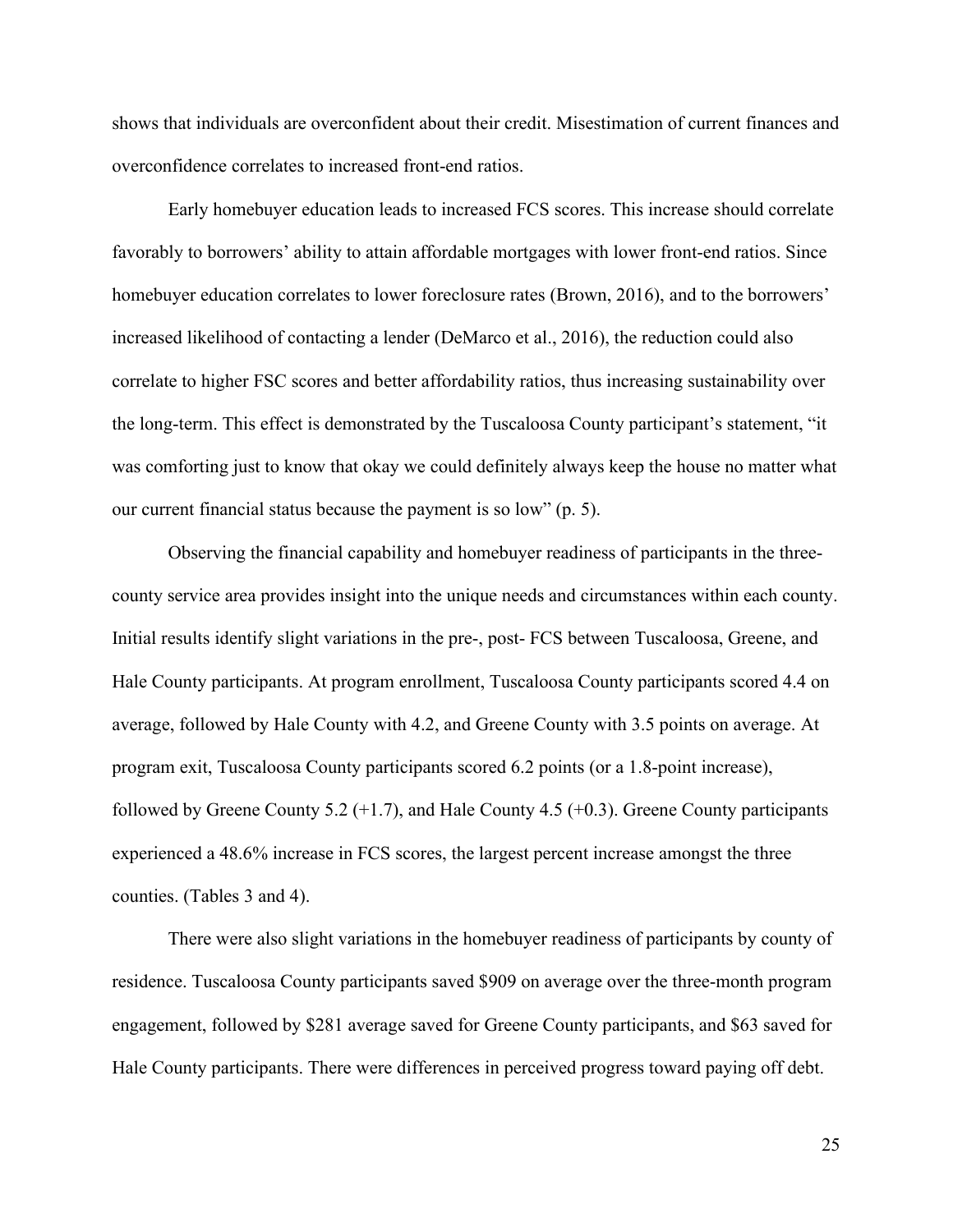Amongst the cohort, 100% of Greene County participants reported making "some" or "a lot" of progress toward reducing debt; followed by 96% of Tuscaloosa County and 75% of Hale County participants. Meanwhile, 78% of Tuscaloosa County participants reported a positive change in their credit score over the past three months compared to half of Hale County and one quarter of Greene County participants (UA HomeFirst Metrics Report 2019).

Variations in program outcomes within the three-county cohort may point to differences in the external conditions within each of these counties. For instance, financial access varies greatly between the rural counties and Tuscaloosa County, and all three counties lag behind nationally. In 2017, the unbanked rate (or the percentage of households with neither a checking nor savings account) was 19.2% and 12.2% for Greene and Hale County residents respectively (compared to 8.7% in Tuscaloosa County). These rates are significantly higher than the 6.5% national average. (Prosperity Now 2020). These trends suggest the need for further research into how the external conditions facing high-needs rural counties impact financial capability and homebuyer readiness.

#### *Student-led Service-learning Approach*

The HomeFirst service-learning program was designed to provide the primary source of coaching for participants by undergraduate students. The program was designed as Vogel and Seifer (2011) describe, to have a positive impact on students, institutions, and ultimately the larger communities. The author found that long-term service-learning plans increase the amount of faculty engagement with the community and improve faculty attitudes to community partnerships. When asked to reflect on the program, participants noted pace and the individualized nature of the program were beneficial. For example, a participant (2019) from Greene County, Alabama stated, "I'm glad it was just not rushed through like the other class I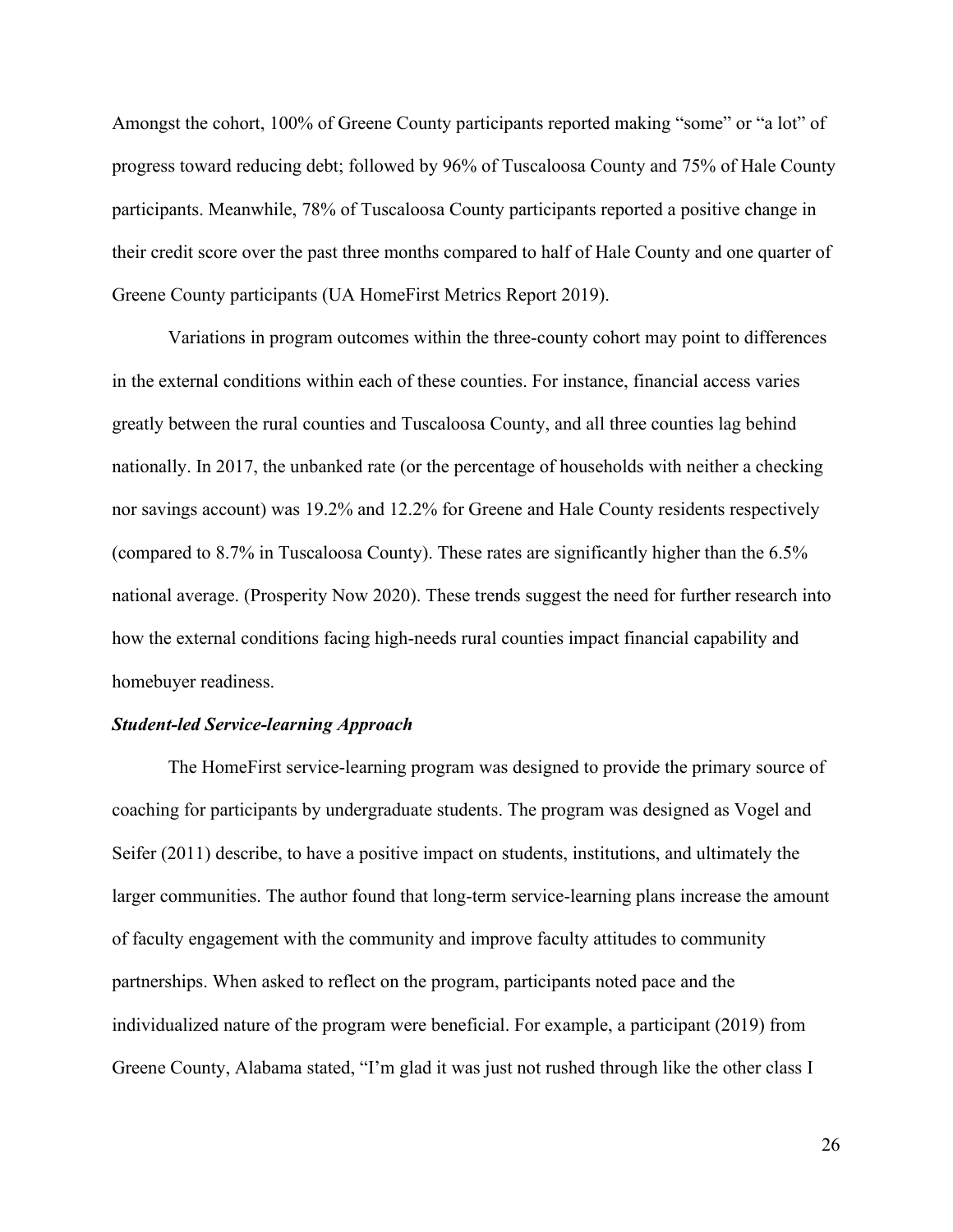took. HomeFirst actually gave me the opportunity to take my time and do the modules one at a time. They didn't try to rush you through it all in one day." The participant from Tuscaloosa County stated, "There was a uniqueness to HomeFirst...it was very fluid. [Coaches would say] as far as [they] know we need to cover this module or if you're ahead and [you] already know these things I can find you things specific to your experience" (p. 3).

Meeting clients where they were was important to the Tuscaloosa County participant who recalled, "And so, their goal is, of course, to help establish homeownership and to get [participants] ready for homeownership. But the homeowners have varying needs...including myself and everybody else who participated. So, I think HomeFirst really tries to embody partnership, uniqueness, individuality, and meeting the client where they truly are." (p. 3) Additionally, the Greene County participant stated, "… I think that was the best part, that you get to sit one-on-one with your coach and talk instead of in a group with 15 people and everybody's not on the same level" (p.7).

## *The Role of Colleges and Universities as Anchor Institutions*

Accordingly, service-learning is also known to broker community-campus partnerships. Levkoe & Stack-Cutler (2018) stated the ways in which academic institutions, such as colleges, work with community partners, and in this case, participants who saw themselves as partners with the HomeFirst program. A partnership was one way the program was described by the participant from Tuscaloosa County who stated, "So it was a partnership… A lot of times...for a lot of programs, it is you meeting their expectations. And sometimes that's because, I mean, [other programs are] grant program[s] and they have to have certain expectations, and sometimes it is just not available because of the agency culture….I think that HomeFirst really embodies true partnership where both parties feel heard and that their needs are being met" (pp. 2–3).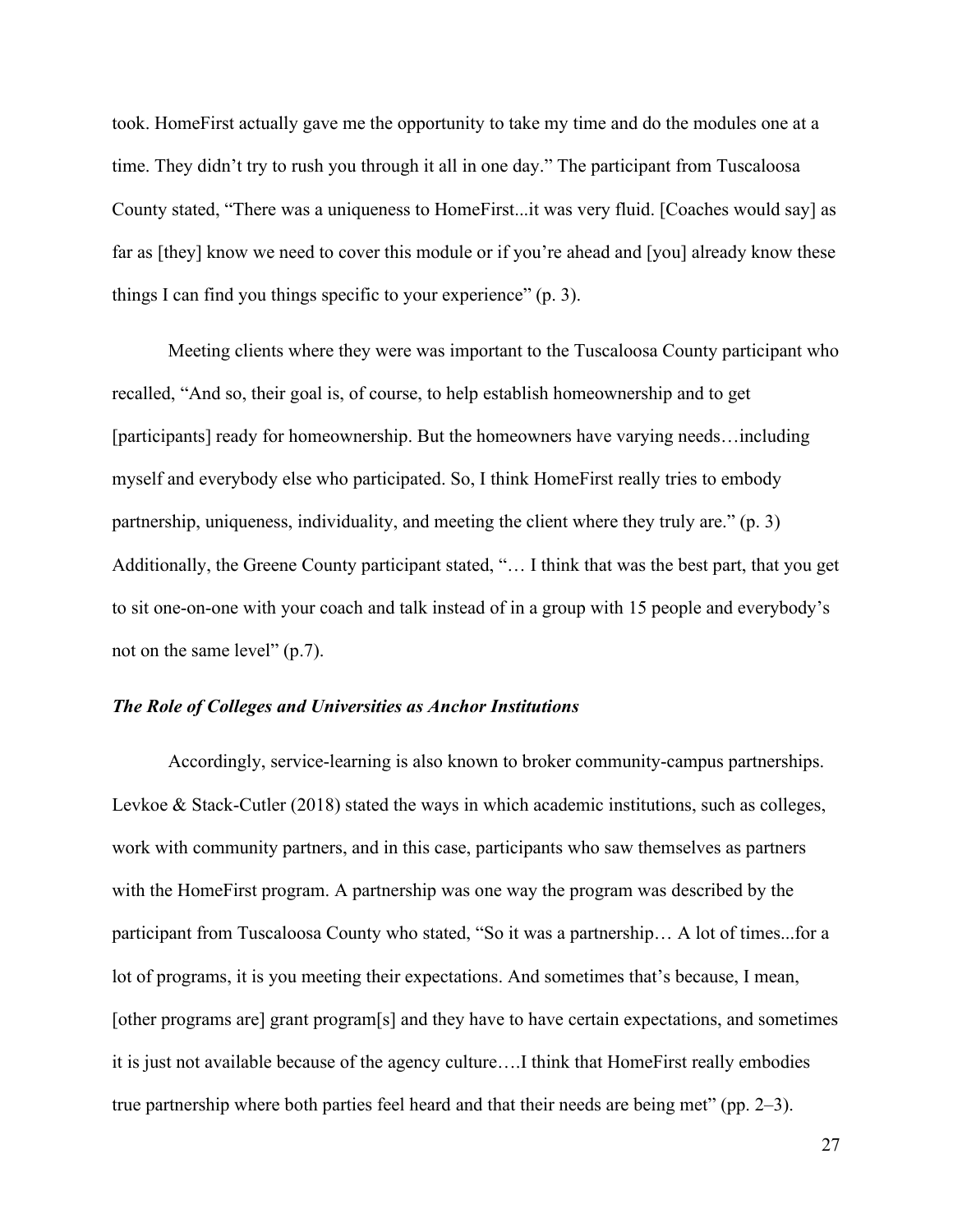Levkoe & Stack-Cutler (2018) state these partnerships aim to be mutually beneficial. Additionally, these collaborative efforts aim to benefit society as a whole. The authors argue that in order to have a successful outcome, both sides must highlight their specific goals, and the structure of the partnership. This was apparent with the interactions of our coaches and participants. For example, an anonymous 2019 participant stated during a case study interview, "I actually felt more comfortable working with the college students because it's something they're working toward. I think their title doesn't matter. I think that anyone can deliver the program if they're truly committed to the mission. And they're truly committed to cultural sensitivity, and they're truly committed to going the extra mile and relationships. I think students are prime candidates for that because they typically are more open minded. And just, you know, [they are] freer thinkers and have more energy. Then, you know, some…professionals who've been in the field quite a while. [Students] have a fresh perspective. So, I think it's a great addition and a new way to build relationships between communities and students" (p. 4).

In his work, Boyer (2016) echoes what this participant stated with acknowledgement of the wealth of resources anchor institutions have to share by stating "[a]t one level, the scholarship of engagement means connecting the rich resources of the university to our most pressing social, civic, and ethical problems, to our children, to our schools, to our teachers, and to our cities" (p. 27). This is mirrored in another personal recollection of the Tuscaloosa County participant who stated, "I think sometimes it's easy to become separated from community needs especially in areas that are not so… you know... this is a college town, so some areas have institutions, but they're not college towns. And so, I really appreciate how the university has taken charge and [addressed] homeownership in Tuscaloosa. [T]here's something I really appreciate about the university and I've seen over my time here. They're responsive to the need,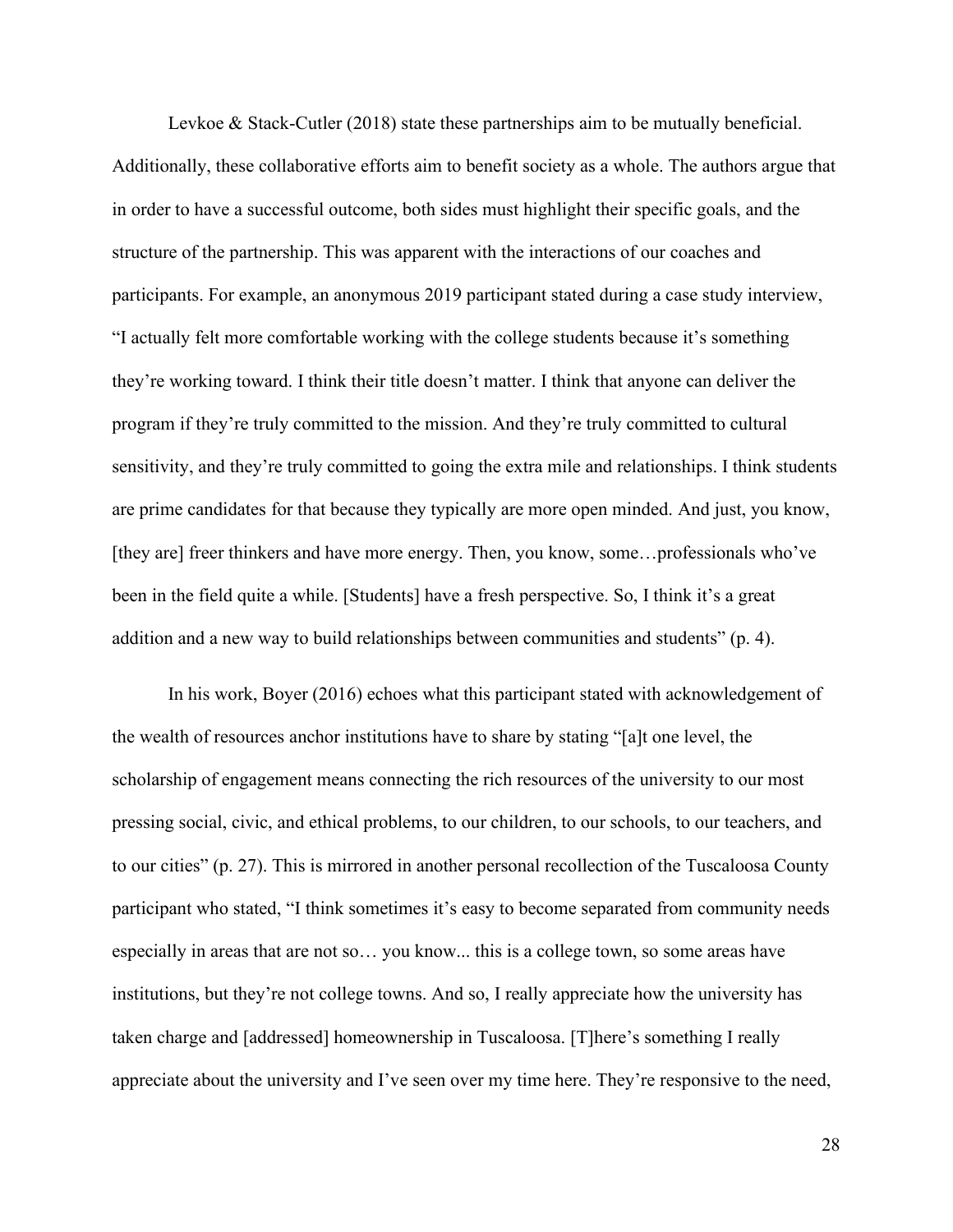they're in a position with resources, with research abilities, with grant capabilities, with student bodies, literally, you know, to actually perform the work, and they respond to the call."

Dodd (2017) echoes the sentiment regarding the ways in which Universities make efforts to engage with their community, as it can provide valuable research opportunities. Dodd states "[s]ervice-learning, when done effectively, can extend beyond teaching and service to incorporate research that addresses authentic and complex social issues of relevance to the community and, therefore, the university it serves" (p. 186).

# **Key Findings/Conclusions**

Homebuyer readiness for our purposes consists of overcoming the barriers that prevent LMI individuals and families from accessing affordable, sustainable homeownership. The most common obstacles (within the scope of our financial coaching program) are access to conventional/mainstream banking system, savings, money management, debt management, and knowledge of credit.

Our results show that participants enrolled in our program were able to increase access to banking as evidenced by opening new savings or checking accounts, reduced reliance on predatory lending products, such as payday or title loans, and fewer participants reported being unbanked. Participants increased the frequency and amount saved during the program, reported an increased use a of a budget or spending plan, high confidence in managing their money, an increase in credit scores and high confidence in their ability to increase their score in the future. Evidence from our pilot study shows that the gains made are significant and participants were able to maintain the gains after the program was over.

One area of interest and possible future study is the seeming incongruence of participant's confidence in their ability to set and achieve a financial goal and their perception of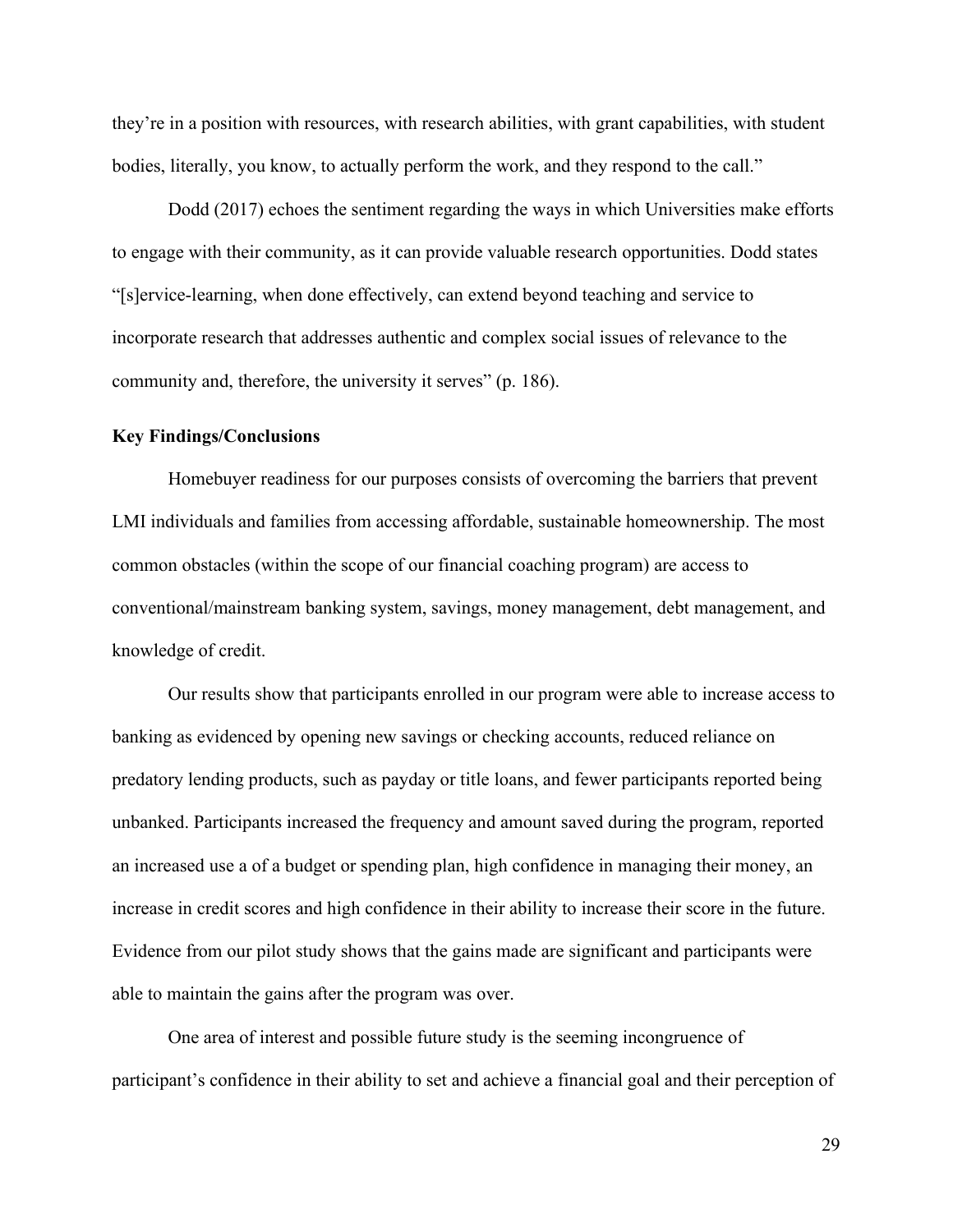their credit history. The expectation might be for those who view their credit history negatively to also have less confidence in their ability to set and achieve financial goals. However, this is not the case in our study participants. In 2019 only 12% of participants described their credit as good or very good, conversely a majority of participants (62%) indicated they were very confident in their ability to set and achieve a financial goal. More than current perceptions of creditworthiness, this confidence could be a factor in whether a participant accepts the offer of financial coaching or a factor in successful completion of the program. This insight could inform how financial coaching is offered (marketed) to participants with less confidence. As was shown previously, misconceptions about credit history, how to improve credit scores, what is considered a good credit score, as well as overconfidence could lead participants to make less favorable financial decisions.

The population of the participants in the HomeFirst program consists of a higher-thanexpected percentage of participants who reported attending at least some college. A recent report by the Pew Research Center documents a significant increase in college attendance by low- to moderate-income individuals (Pew Research Center, 2019), which could account for the higherthan-expected number. Future research is suggested in the area of college attendance, student loan debt, and the relationship to financial capability.

Another area for future study includes whether LMI borrowers are more likely to accept an offer of financial coaching through an anchor institution compared to similarly structured programs conducted through a social service agency. Anecdotal evidence from study participants suggest that the student coaching model in an academic setting carries less stigma and therefore participants may be more willing to accept an offer of financial coaching.

This study also determined financial capability is essential to the financial well-being of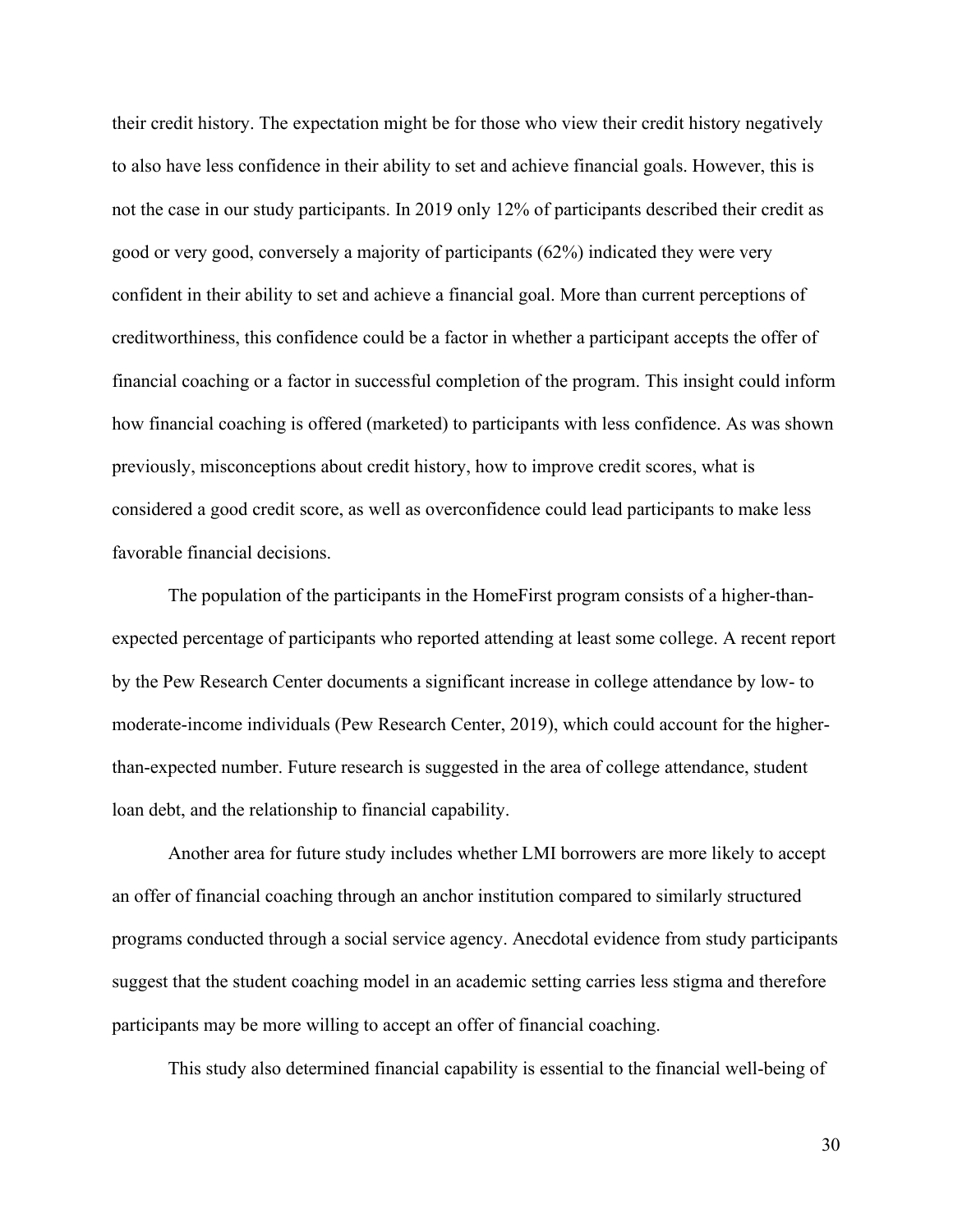LMI households. Initial results over a two-year pilot program suggest the HomeFirst program had positive impacts on the financial capability of participants. Individuals in the program experienced a 1.7-point average increase in Financial Capability Scale scores through program involvement. Average changes in pre-, post- FCS scores were consistent and, in some cases slightly higher than similar financial coaching programs (Cohen, Hoagland, & Wiedrich, 2017). Participants who completed the HomeFirst program observed positive changes in their saving habits, money management, access to banking, credit profile, level of debt, and homebuyer readiness.

By offering a participant-centered, service delivery approach, the HomeFirst program was able to more effectively support households on their path toward homeownership. Individuals felt a heightened ability to achieve their financial goals. Through forming meaningful relationships among participants, undergraduate student coaches, The University of Alabama, and asset-building organizations, the HomeFirst approach offers low- to-moderate income households the resources and support they need to enter the pool of potential successful, sustainable homeowners.

Furthermore, there is an increased need for anchor institutions to address the external structural conditions contributing to financial capability, to ensure every individual has the ability and opportunity to reach their financial goals in an inclusive financial market. Through continued partnership and increased collaboration with area nonprofits, local government entities, financial institutions, and community stakeholders, The University of Alabama is in a position to effectively build a strong infrastructure of support for all households seeking financial stability, including those underserved markets as designated by DTS.

Finally, colleges and universities have a long-standing history of serving as change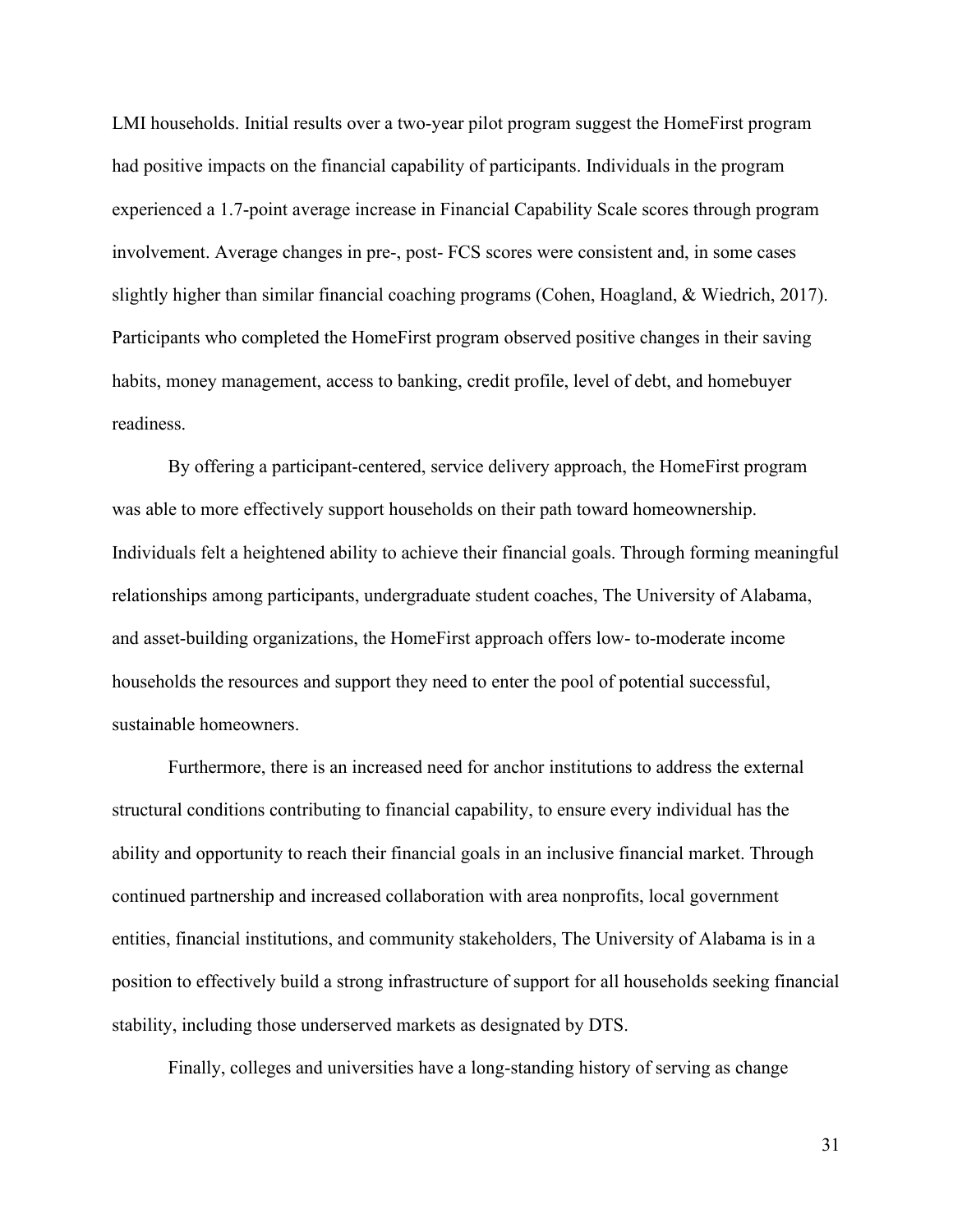agents in local communities and for helping to bolster economic development. Since the establishment of land-grant universities in 1862, the purpose of higher education has been to serve the community, primarily through research and education (Olinger, Reece, & Usher 2015). More recently, over the past three decades, colleges and universities have renewed this civic and social mission through the development of civic engagement initiatives, service-learning programs, and more recently through adopting the anchor mission.

There is additional opportunity for anchor institutions to work collaboratively with communities and social service agencies in order to fill gaps to build a more complete infrastructure of support. Participants expressed the true "sparkle" of the program was the dignity and self-worth the program offered participants. We have reason to believe there is an opportunity for this program to be a direct promoter of social justice and can help to break structural inequalities (e.g. generational poverty) while working on financial capability. Considering the conversations and actions occurring around our nation focused on racial justice and reconciliation, in its small way, this program, offered at an anchor institution, offers a helpful and collaborative way of combating historic disenfranchisement.

College students can be in the family of social service providers and can provide us insight on how to deliver services. We hope to have the opportunity in the future to explore the sense of community, respect, and facilitation in an inclusive environment that was experienced by participants. However, for now, anchor institutions have a history in their local communities and can add value. Therefore, it is our position that service-learning programs at anchor institutions should get to work contributing to increasing homebuyer readiness through financial capability.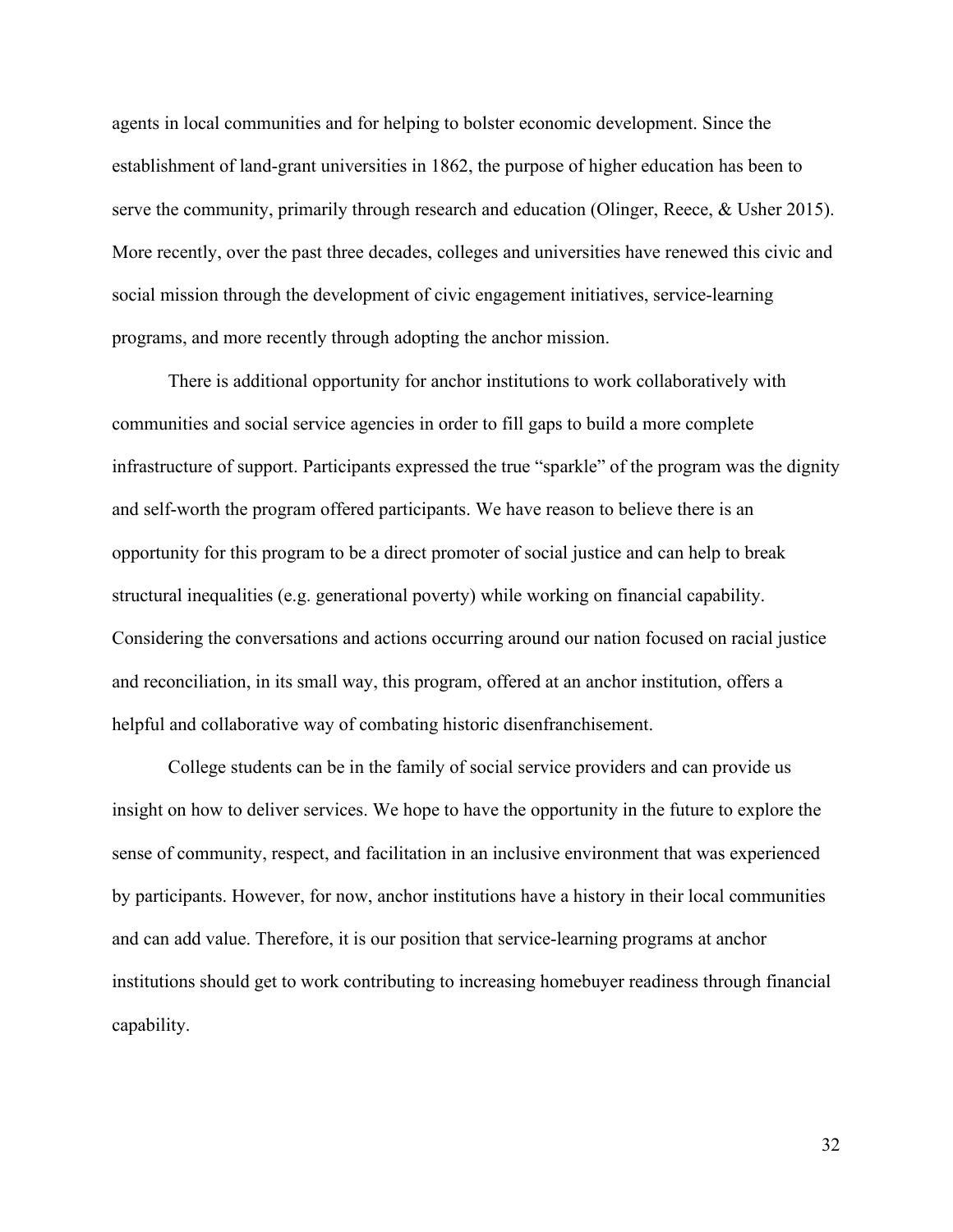# **References**

- Alabama Possible. (2020). Barriers to Prosperity Data Sheet. Retrieved from [https://alabamapossible.org/programs/datasheet/.](https://alabamapossible.org/programs/datasheet/)
- An, X., Bostic, R.W., and Yao, V. (July 15, 2015). Financial Literacy and Mortgage Credit: Evidence from the Recent Mortgage Market Crisis. Retrieved from SSRN: [https://ssrn.com/abstract=2631948.](https://ssrn.com/abstract=2631948)
- Boyer, E.L. (2016). The Scholarship of Engagement. *Journal of Higher Education Outreach and Engagement, 20*(1), 15–27.
- Brown, S.R. (2016). The influence of homebuyer education on default and foreclosure risk: a natural experiment. *Journal of Policy Analysis and Management, 35(1),* 145–172.
- CFPB. (2015). Financial Well-Being: The Goal of Financial Education. Consumer Financial Protection Bureau. Washington, DC.
- CFPB. (2015). Measuring financial well-being: A guide to using the CFPB financial well-being scale. Washington, DC: Consumer Financial Protection Bureau.
- Cohen, P., Hoagland, E., and Wiedrich, K. (2017). Prosperity Now. Measuring Financial Capability and Well-Being in Financial Coaching Programs. Retrieved from [https://prosperitynow.org/files/resources/Measuring%20Financial%20Capability%20and](https://prosperitynow.org/files/resources/Measuring%20Financial%20Capability%20and%20Wellness%20in%20Financial%20Coaching%20Programs.pdf) [%20Wellness%20in%20Financial%20Coaching%20Programs.pdf.](https://prosperitynow.org/files/resources/Measuring%20Financial%20Capability%20and%20Wellness%20in%20Financial%20Coaching%20Programs.pdf)
- Collins, J.M. & O'Rourke, C. (2013). Finding a Yardstick: Field testing Outcome Measures for Community-based Financial Coaching and Capability Programs. University of Wisconsin-Madison Center for Financial Security. Retrieved from [https://fyi.extension.wisc.edu/financialcoaching/files/2013/07/Report\\_Final.pdf.](https://fyi.extension.wisc.edu/financialcoaching/files/2013/07/Report_Final.pdf)
- Department of Housing and Urban Development (2019). Retrieved from [https://www.huduser.gov/portal/datasets/il/il2019/select\\_Geography.odn.](https://www.huduser.gov/portal/datasets/il/il2019/select_Geography.odn)
- Dodd, A. (2017). Finding the community in sustainable online community engagement: Not-forprofit organization websites, service-learning, and research. *Gateways: International Journal of Community Research and Engagement, 10,* 185–203.
- Dubb, S., McKinley.S, & Howard, T. (2013). The anchor dashboard: Aligning institutional practices to meet low-income community needs. Retrieved from http://www.aecf.org/resources/the-anchor-dashboard-1.
- Economic Development Partnership of Alabama (2019). Retrieved from [http://www.advantagealabama.com.](http://www.advantagealabama.com/)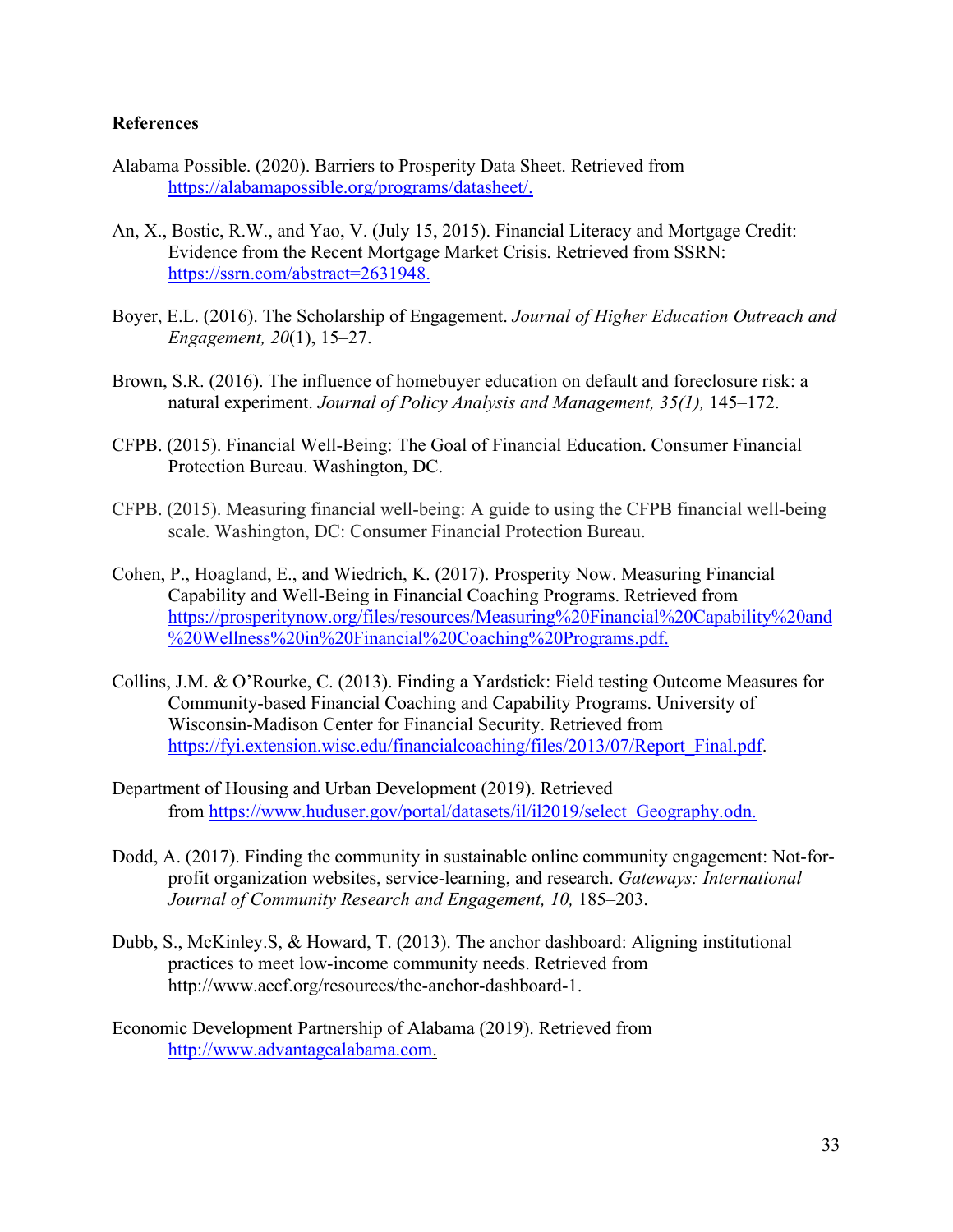- Federal Housing Finance Agency (2020). Duty to Serve: Program Overview. Retrieved from [https://www.fhfa.gov/PolicyProgramsResearch/Programs/Documents/DTS-](https://www.fhfa.gov/PolicyProgramsResearch/Programs/Documents/DTS-ProgramOverview.pdf)[ProgramOverview.pdf.](https://www.fhfa.gov/PolicyProgramsResearch/Programs/Documents/DTS-ProgramOverview.pdf)
- Greene County, AL (2020). Retrieved from [https://censusreporter.org/profiles/05000US01063-greene-county-al/.](https://censusreporter.org/profiles/05000US01063-greene-county-al/)
- Grinstead, M.L., Mauldin, T., Sabia, J.J., Koonce, J., & Palmer, L. (2012). Saving for Success: Financial education and savings goal achievement in individual development accounts. Retrieved from: [http://files.eric.ed.gov/fulltext/EJ952959.pdf.](http://files.eric.ed.gov/fulltext/EJ952959.pdf)
- Hale County, AL (2020). Retrieved from <https://censusreporter.org/profiles/05000US01065-hale-county-al/>*.*
- Herbert, C. & Belsky, E. (2008). The Homeownership Experience of Low-Income and Minority Households: A Review and Synthesis of the Literature. Cityscape.
- Housing and Economic Recovery Act of 2008, Public Law 110–289, July 30, 2008. (Section 1129. Duty to Serve Underserved Markets, pp. 2703–2705). Authenticated U.S. Government Information GPO. Retrieved from [https://www.congress.gov/110/plaws/publ289/PLAW-110publ289.pdf.](https://nam11.safelinks.protection.outlook.com/?url=https%3A%2F%2Fwww.congress.gov%2F110%2Fplaws%2Fpubl289%2FPLAW-110publ289.pdf&data=04%7C01%7Cnbprewitt%40ua.edu%7C5952941d9f6c48f0e89608d89e0e67c2%7C2a00728ef0d040b4a4e8ce433f3fbca7%7C0%7C0%7C637433131998613357%7CUnknown%7CTWFpbGZsb3d8eyJWIjoiMC4wLjAwMDAiLCJQIjoiV2luMzIiLCJBTiI6Ik1haWwiLCJXVCI6Mn0%3D%7C1000&sdata=IXObm3wpUVPLw0LXZysJrV3kMCAlSSq19ZupvbrXOUQ%3D&reserved=0)
- Kane, T.J. (1994). College Entry by Blacks since 1970: The Role of College Costs, Family Background, and the Returns to Education. *Journal of Political Economy, 102*(5), 878– 911. doi:10.1086/261958
- Knoll, Melissa A.Z., and Houts, Carrie R., (2012). The financial knowledge scale: An application of item response theory to the assessment of financial literacy. *Journal of Consumer Affairs, 46.3*, 381–410. <https://doi.org/10.1111/j.1745-6606.2012.01241.x>
- Levkoe, C., & Stack-Cutler, H. (2018). Brokering Community–campus Partnerships: An Analytical Framework. *Gateways: International Journal of Community Research and Engagement*, *11*(1), 18–36.
- Metzger, J. (2012). Teaching civic engagement: Evaluating an integrative service-learning program. *Gateways: International Journal of Community Research and Engagement*, *5,*  98–114*.*
- Moulton, S.R, Loibl, C., Anya, S., & Collins, J.M. (2013). Borrowing Capacity and Financial Decisions of Low-to-Moderate Income First-Time Homebuyers*, Journal of Consumer Affairs*, *47*(3), 375–403.
- Moulton, S.R., Peck, L.R., Fiore, N., Gruenstein Bocian, D. & DeMarco, D. (2019). An Examination of Participation in Homebuyer Education and Counseling Services. *Journal of Consumer Affairs*, *53*(3), 825–847.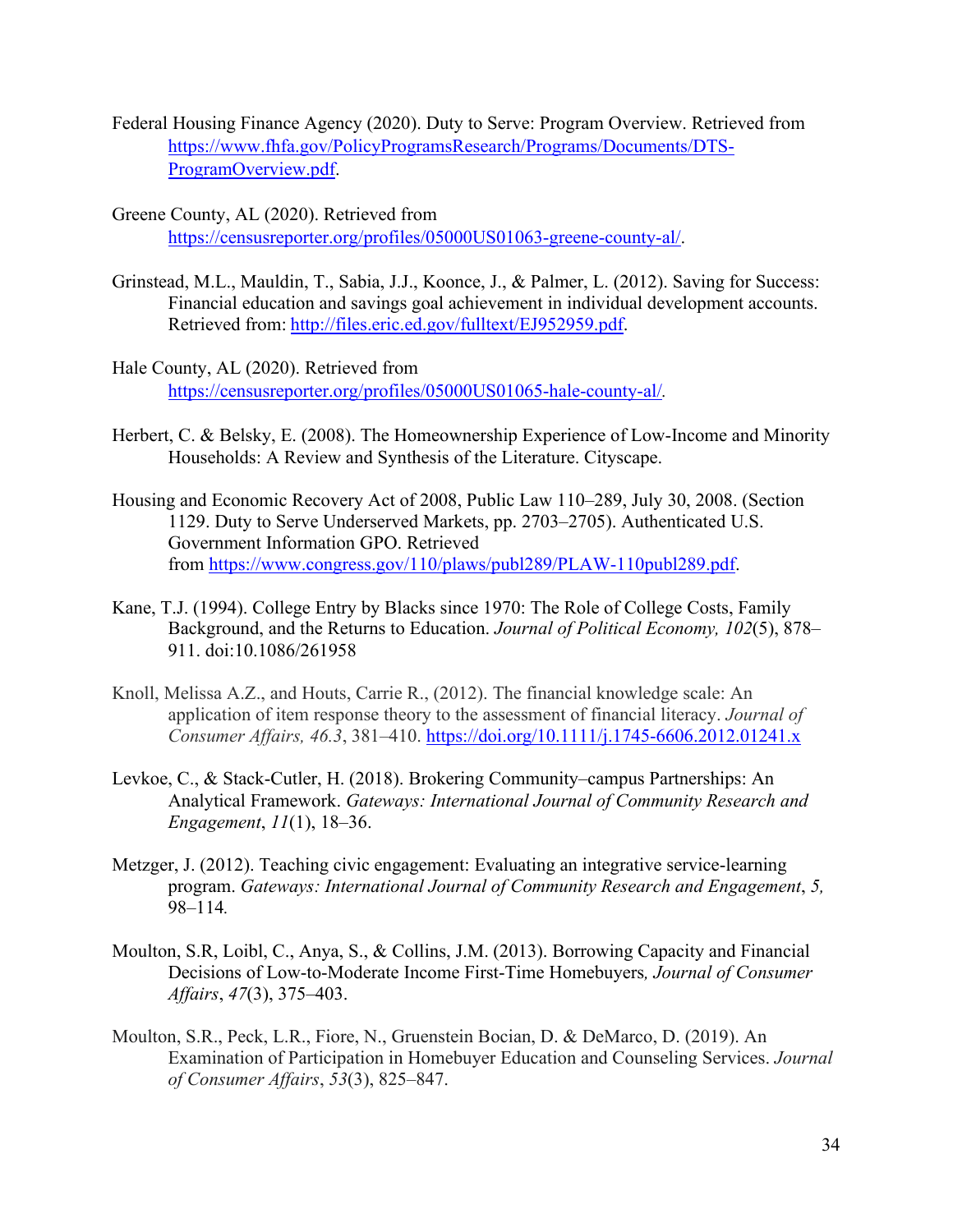- Mottola, G.R., & Kieffer, C.N. (2017). Understanding and Using Data from the National Financial Capability Study. *Family and Consumer Sciences Research Journal*, *46*(1), 31– 39.
- Myhre, M.L., & Watson, N.E. (2017). Housing Counseling Works. U.S. Department of Housing and Urban Development | Office of Policy Development and Research. Retrieved from https://www.huduser.gov/portal/sites/default/files/pdf/Housing-Counseling-Works.pdf.
- Olsen, E.O. (n.d.). Promoting Homeownership among Low-Income Households. Retrieved from [https://www.urban.org/sites/default/files/publication/46626/411523-Promoting-](https://www.urban.org/sites/default/files/publication/46626/411523-Promoting-Homeownership-among-Low-Income-Households.PDF)[Homeownership-among-Low-Income-Households.PDF.](https://www.urban.org/sites/default/files/publication/46626/411523-Promoting-Homeownership-among-Low-Income-Households.PDF)
- Pew Research Center, May 2019, A Rising Share of Undergraduates are From Poor Families, Especially at Less Selective Colleges. Retrieved from https://www.pewsocialtrends.org/2019/05/22/a-rising-share-of-undergraduates-are-frompoor-families-especially-at-less-selective-colleges/.
- Pollack, C.E., Griffin, B.A., & Lynch, J. (2010). Housing Affordability and Health Among Homeowners and Renters. *American Journal of Preventive Medicine, 39*(6), 515–521. doi:10.1016/j.amepre.2010.08.002.
- Prosperity Now (2020). 2020 Prosperity Now Scorecard: Alabama. Retrieved from [https://scorecard.prosperitynow.org/data-by-location#state/al.](https://scorecard.prosperitynow.org/data-by-location#state/al)
- Rohe, W.M. & Lindblad, M. (2013). Reexamining the Social Benefits of Homeownership after the Housing Crisis. *Harvard University Joint Center for Housing Studies.*
- Rothwell, D.W., Khan M., & Cherney, K., (2016) Building Financial Knowledge Is Not Enough: Financial Self-Efficacy as a Mediator in the Financial Capability of Low-Income Families, *Journal of Community Practice, 24*(4), 368–388.
- Shanks, T.R. (2007). The Impacts of Household Wealth on Child Development. *Journal of Poverty, 11*(2), 93–116. doi:10.1300/j134v11n02\_05
- Sherraden, M.S. (2013). Building blocks of financial capability. In J. Birkenmaier, M.S. Sherraden, & J. Curley (Eds.), Financial education and capability: Research, education, policy, and practice (pp. 3–43). New York, NY: Oxford University Press.
- Sherraden, M.S., Huang, J., Frey, J.J., Birkenmaier, J., Callahan, C., Clancy, M.M., & Sherraden, M. (2015). Financial capability and asset building for all (Grand Challenges for Social Work Initiative Working Paper No. 13). Cleveland, OH: *American Academy of Social Work and Social Welfare*, 1–29.
- The University of Alabama. (2019). *HomeFirst Metrics Report 2019.* Retrieved from [http://ccbp.ua.edu/homefirst/.](http://ccbp.ua.edu/homefirst/)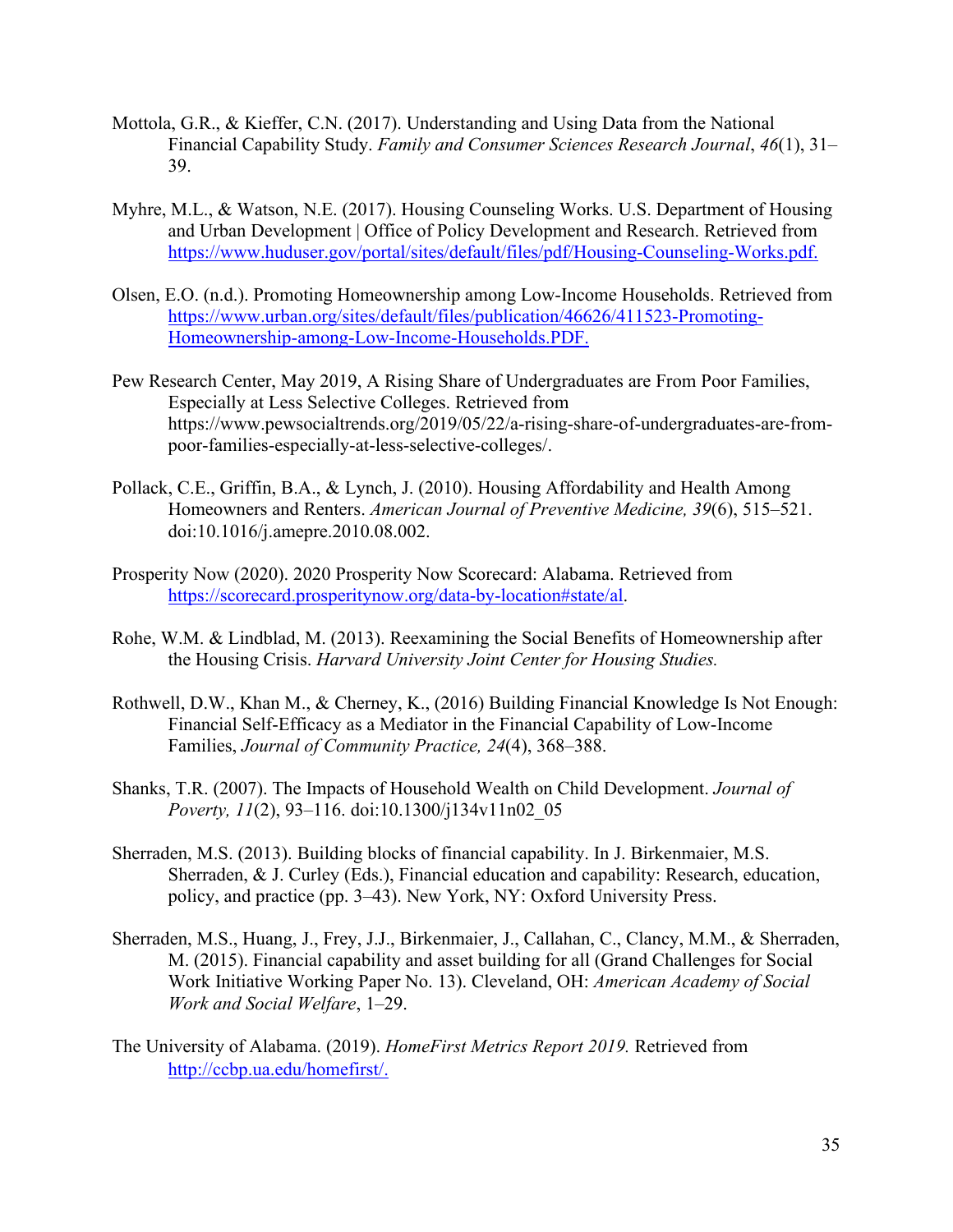Tuscaloosa County, AL (2020). Retrieved from [https://censusreporter.org/profiles/05000US01125-tuscaloosa-county-al/.](https://censusreporter.org/profiles/05000US01125-tuscaloosa-county-al/)

- U.S. Census Bureau (2018). *Sex by Educational Attainment for the Population 25 Years and Over American Community Survey 1- year estimates.* Retrieved from [https://censusreporter.org.](https://censusreporter.org/)
- U.S. Census Bureau (2014-2018). *Tenure American Community Survey 5-year estimates.* Retrieved from [https://censusreporter.org.](https://censusreporter.org/)
- U.S. Census Bureau (2014-2018) *Units in Structure American Community Survey 5-year estimates.* Retrieved from https://censusreporter.org.
- U.S. Department of Housing and Urban Development [HUD]. (2020). FY 2020 Income Limits Documentation System. Retrieved from [https://www.huduser.gov/portal/datasets/il/il2020/2020MedCalc.odn.](https://www.huduser.gov/portal/datasets/il/il2020/2020MedCalc.odn)
- U.S. Department of Housing and Urban Development [HUD]. (2019). Retrieved from [https://www.huduser.gov/portal/datasets/il/il2019/select\\_Geography.odn.](https://www.huduser.gov/portal/datasets/il/il2019/select_Geography.odn)
- U.S. Department of Housing and Urban Development [HUD]. (2012). Paths to Homeownership for Low Income and Minority Households. *Evidence Matters*. Washington, DC: U.S. Department of Housing and Urban Development.
- Vogel, A.L., & Seifer, S.D. (2011). Impacts of Sustained Institutional Participation in Service-Learning: Perspectives from faculty, staff, and administrators. *Gateways: International Journal of Community Research and Engagement*, *4*, 186–202.
- Xiao, J.J., & O'Neill, B. (2016). Consumer financial education and financial capability. *International Journal of Consumer Studies*, *40*(6), 712–721.
- Yates, J.J., & Accardi, M. (2019). Field Guide for Urban University-Community Partnerships. Thriving Cities Lab: Institute for Advanced Studies in Culture, University of Virginia. Retrieved from [https://iasculture.org/research/publications/thriving-cities-field-guide.](https://iasculture.org/research/publications/thriving-cities-field-guide)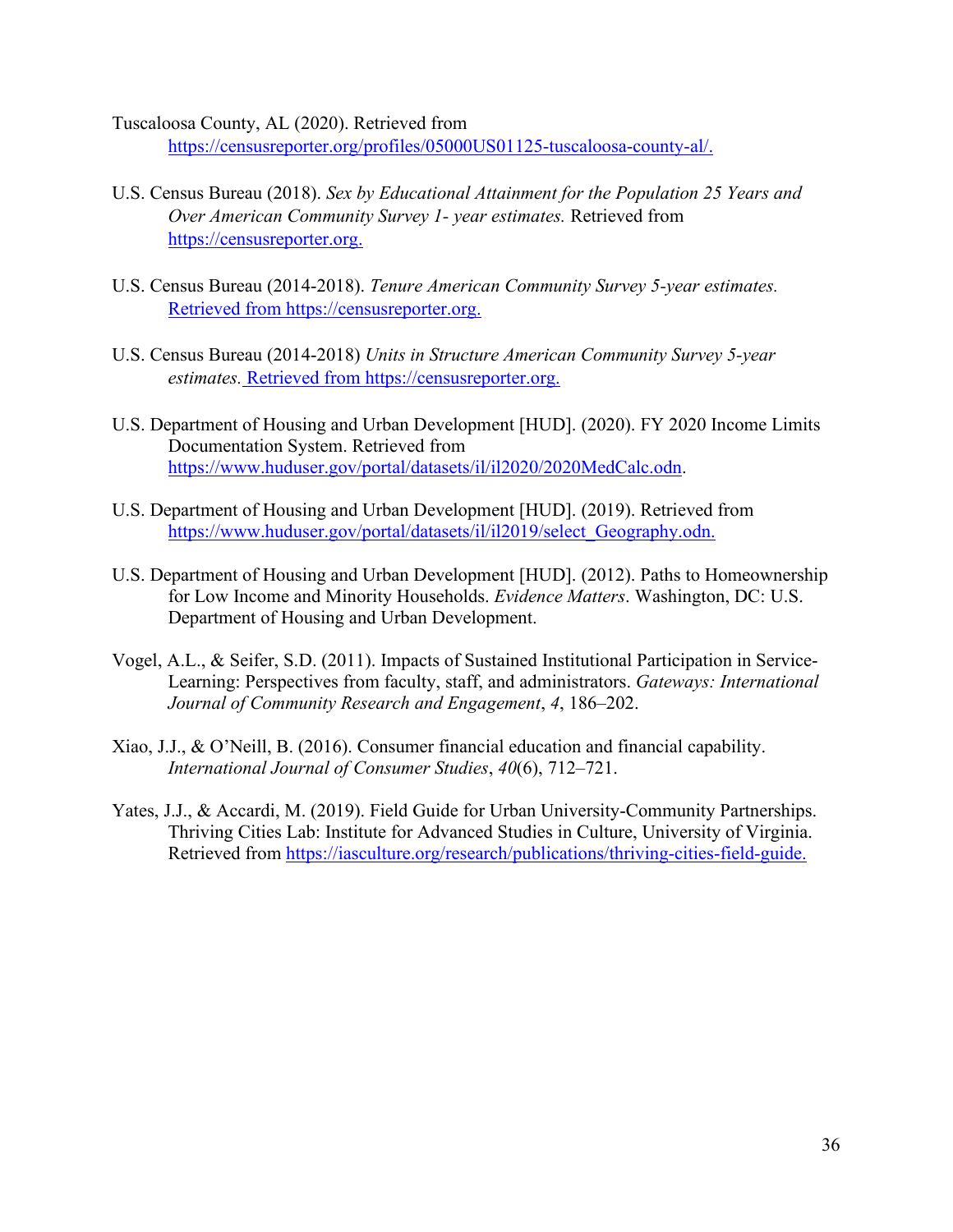# **Appendix**

# **Table 1.**

| Participant Demographics at Program Intake |                  |               |            |
|--------------------------------------------|------------------|---------------|------------|
| Cohort                                     | 2018             | 2019          | Total      |
| Median Age                                 | 44               | 43            | 43         |
| Gender                                     |                  |               |            |
| Female                                     | 84%              | $96\%$        | 93%        |
| Male                                       | $16\%$           | $4\%$         | $7\%$      |
| Race                                       |                  |               |            |
| Black/African American                     | 100%             | $97\%$        | 98%        |
| White                                      | $0\%$            | $3\%$         | $2\%$      |
| <b>Marital Status</b>                      |                  |               |            |
| Married                                    | $16\%$<br>$84\%$ | 12%<br>$88\%$ | 13%<br>87% |
| Single                                     |                  |               |            |
| <b>Household Size</b>                      | 2.6              | 3.1           | 2.8        |
| Education                                  |                  |               |            |
| Vocational/Technical Training              | $4\%$            | $3\%$         | $3\%$      |
| Have less than HS Diploma/GED              | $16\%$           | 13%           | 14%        |
| Earned HS Diploma/GED                      | 24%              | $32\%$        | 30%        |
| Graduated or attended college              | $56\%$           | $52\%$        | 53%        |
| Employment                                 |                  |               |            |
| Unemployed                                 | $4\%$            | $10\%$        | $8\%$      |
| Part-time                                  | $8\%$            | 13%           | 12%        |
| Full-Time                                  | $80\%$           | $52\%$        | 59%        |
| Self-Employed                              | $0\%$            | $1\%$         | $1\%$      |
| Retired                                    | $4\%$            | $1\%$         | $2\%$      |
| Student                                    | $4\%$            | $1\%$         | $2\%$      |
| <b>Housing Type</b>                        |                  |               |            |
| Rental                                     | 84%              | $80\%$        | 81%        |
| Owner                                      | $4\%$            | $6\%$         | $5\%$      |
| Other                                      | $12\%$           | 14%           | 13%        |
| <b>County of Residence</b>                 |                  |               |            |
| Greene                                     | $0\%$            | $33\%$        | $25\%$     |
| Hale                                       | $4\%$            | $12\%$        | 10%        |
| Tuscaloosa                                 | $92\%$           | $55\%$        | 64%        |
| Other                                      | $4\%$            | $0\%$         | $1\%$      |

Source: Administrative program data at intake

Note: Program intake data reported *n*=25 for 2018 and *n*=73 for 2019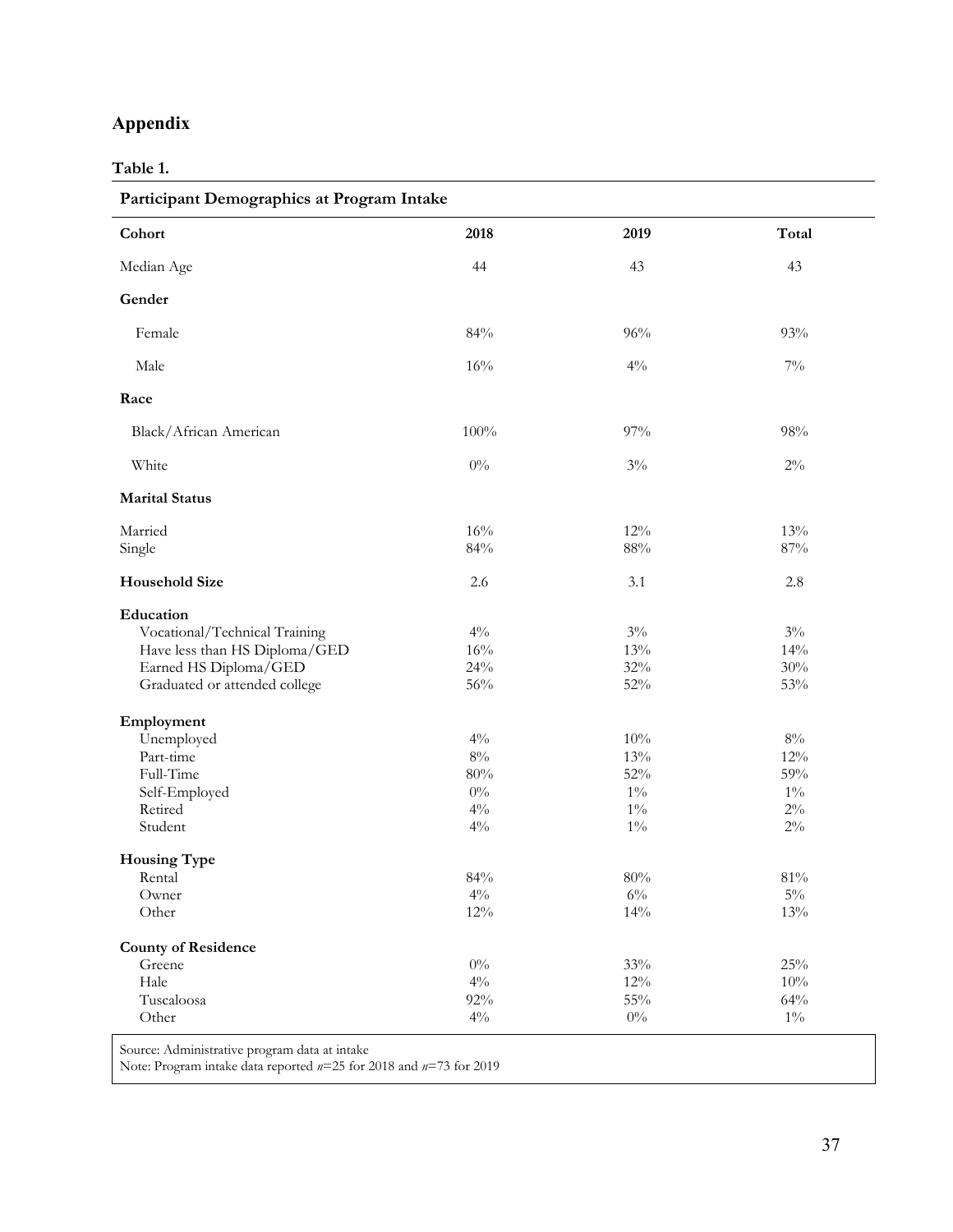# **Table 2.**

## **Participant Program Involvement**

| Cohort                                                                                                                      | 2018                     | 2019 |
|-----------------------------------------------------------------------------------------------------------------------------|--------------------------|------|
| <b>Total Meetings Attended</b>                                                                                              | 110                      | 231  |
| Meeting Attendance Average                                                                                                  |                          |      |
| Greene                                                                                                                      | $\overline{\phantom{a}}$ | 0.7  |
| Hale                                                                                                                        |                          | 2.3  |
| Tuscaloosa                                                                                                                  | 4.6                      | 4.9  |
| Cohort                                                                                                                      |                          | 3.2  |
| Module Completion Average                                                                                                   |                          |      |
| Greene                                                                                                                      | $\overline{\phantom{a}}$ | 2.9  |
| Hale                                                                                                                        |                          | 5.5  |
| Tuscaloosa                                                                                                                  | 5.5                      | 5    |
| Cohort                                                                                                                      | $\overline{\phantom{a}}$ | 4.4  |
| Source: HomeFirst administrative data<br>Note: Program administrative data reported for $n=25$ for 2018 and $n=73$ for 2019 |                          |      |

## **Table 3.**

# **Participant Financial Capability and Homebuyer Readiness at Program Intake**

| Cohort                                                                                                                  | 2018   | 2019   |
|-------------------------------------------------------------------------------------------------------------------------|--------|--------|
| Pre-Program FCS Score (0-8)                                                                                             |        |        |
| Greene County                                                                                                           |        | 3.5    |
| Hale County                                                                                                             |        | 4.2    |
| Tuscaloosa County                                                                                                       | 3.8    | 4.4    |
| Cohort Average                                                                                                          |        | 4.1    |
| Pre-FCS Responses                                                                                                       |        |        |
| Currently have a personal budget, spending plan, or financial plan                                                      | $24\%$ | 30%    |
| Very confident in ability to achieve a financial goal                                                                   | 36%    | $62\%$ |
| Very confident in ability to come up with enough money to                                                               | $8\%$  | 34%    |
| cover an unexpected expense                                                                                             |        |        |
| Had an automatic transfer to savings                                                                                    | 56%    | 38%    |
| Spending on living expenses was less than total income                                                                  | 52%    | 48%    |
| Have been charged a late fee on a loan or bill in the last two                                                          | $44\%$ | 40%    |
| months                                                                                                                  |        |        |
| Additional Financial Assessment Questions                                                                               |        |        |
| Have used a payday loan in the past three months?                                                                       | 28%    | $22\%$ |
| Have neither checking nor savings accounts?                                                                             | $8\%$  | $11\%$ |
| Source: Administrative program data at intake<br>Note: Program intake data reported $n=25$ for 2018 and $n=73$ for 2019 |        |        |